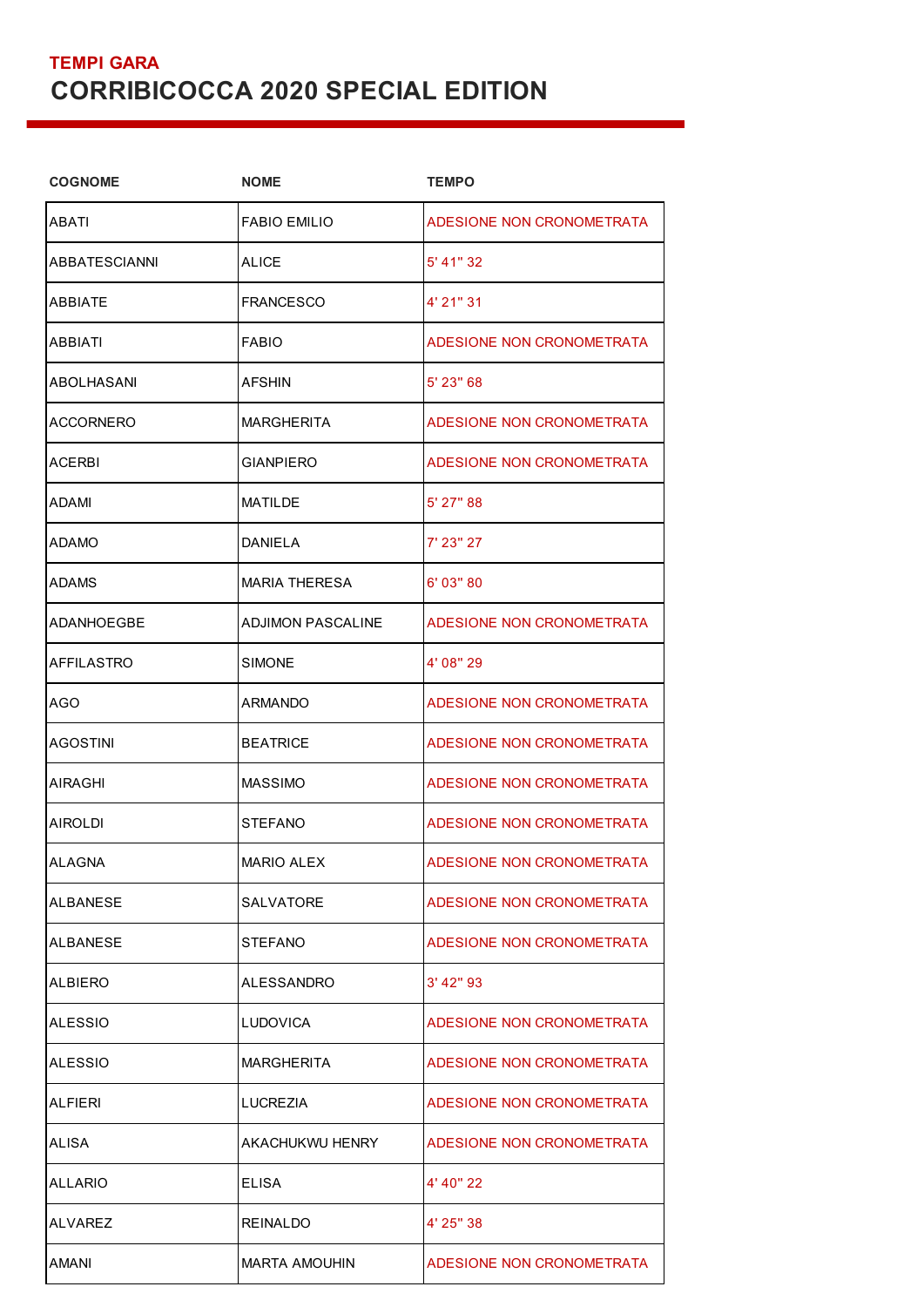| <b>COGNOME</b>    | <b>NOME</b>      | <b>TEMPO</b>                              |
|-------------------|------------------|-------------------------------------------|
| AMBROSINI         | <b>RADA</b>      | 5' 22" 36                                 |
| AMBROSINI         | LEONIDA          | $5'$ 23" 13                               |
| AMBROSINI         | SOLE             | 6' 40" 20                                 |
| AMDOUNI           | SARA             | ADESIONE NON CRONOMETRATA                 |
| AMOROSO           | <b>FRANCESCA</b> | ADESIONE NON CRONOMETRATA                 |
| ANCORA            | VITO PIERO       | ADESIONE NON CRONOMETRATA                 |
| ANGELILLIS        | <b>MARCO</b>     | 4' 50" 45                                 |
| ANGELINI          | <b>STEFANO</b>   | ADESIONE NON CRONOMETRATA                 |
| ANGELLA           | <b>SIMONA</b>    | 4' 21" 03                                 |
| ANNONI            | <b>EMILIO</b>    | ADESIONE NON CRONOMETRATA                 |
| <b>ANTONIAZZI</b> | <b>LEONARDO</b>  | ADESIONE NON CRONOMETRATA                 |
| <b>ANTONUCCI</b>  | <b>AZZURRA</b>   | 7' 47" 63                                 |
| ARESE             | <b>MASSIMO</b>   | ADESIONE NON CRONOMETRATA                 |
| <b>ARPAIO</b>     | <b>GIADA</b>     | ADESIONE NON CRONOMETRATA                 |
| ARRIGO            | <b>ASIA</b>      | 6' 44" 60                                 |
| <b>ARRLATI</b>    | <b>LEOPOLDO</b>  | 4' 32" 51                                 |
| <b>ATELLA</b>     | <b>STEFANO</b>   | ADESIONE NON CRONOMETRATA                 |
| AVANZI            | <b>NICOLE</b>    | ADESIONE NON CRONOMETRATA                 |
| AVESIO            | SIBILLA          | 4' 40" 20                                 |
| AZZONI            | <b>EMANUELE</b>  | 4' 51" 86                                 |
| <b>BACCARIN</b>   | <b>STEFANO</b>   | ADESIONE NON CRONOMETRATA                 |
| <b>BACCHIERI</b>  | <b>GABRIELE</b>  | ADESIONE NON CRONOMETRATA                 |
| <b>BACCHINI</b>   | <b>EDOARDO</b>   | ADESIONE NON CRONOMETRATA                 |
| <b>BAGLIONI</b>   | CHRISTIAN        | ADESIONE NON CRONOMETRATA                 |
| <b>BAIARDI</b>    | <b>MATTEO</b>    | ADESIONE NON CRONOMETRATA                 |
| <b>BALACCO</b>    | ALBERTO          | ADESIONE NON CRONOMETRATA                 |
| <b>BALACCO</b>    | <b>RICCARDO</b>  | ADESIONE NON CRONOMETRATA                 |
| <b>BALACCO</b>    | <b>FRANCESCO</b> | ADESIONE NON CRONOMETRATA                 |
| <b>BALLICO</b>    | <b>DAVIDE</b>    | ADESIONE NON CRONOMETRATA                 |
| BALZANELLI        | VALENTINA        | ADESIONE NON CRONOMETRATA<br>Page 2 of 33 |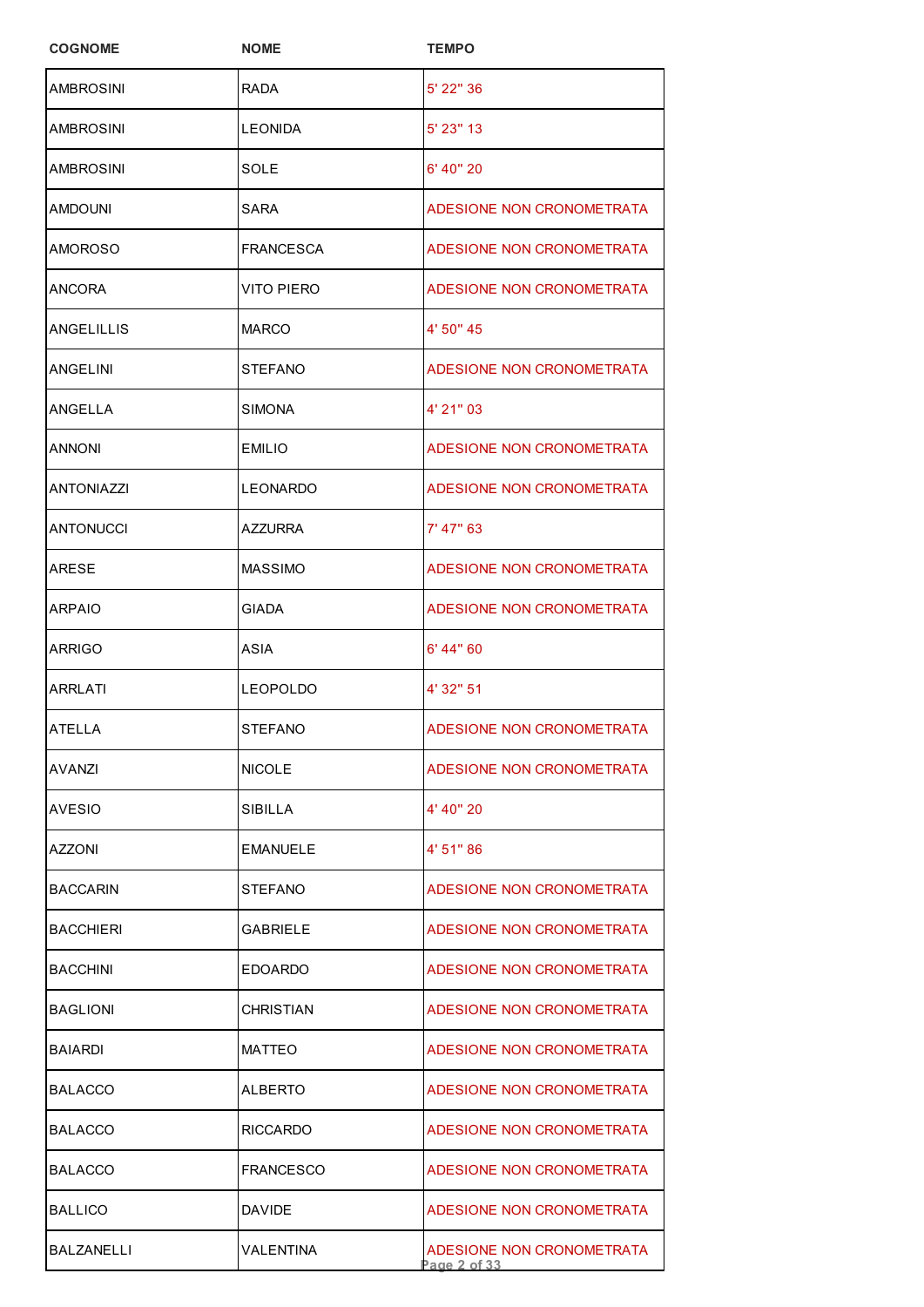| <b>COGNOME</b>         | <b>NOME</b>            | <b>TEMPO</b>              |
|------------------------|------------------------|---------------------------|
| <b>BANDECCHI</b>       | <b>FEDERICO</b>        | ADESIONE NON CRONOMETRATA |
| BANFI                  | ALICE                  | 6' 45" 33                 |
| <b>BARBE' CORNALBA</b> | SOFIA                  | ADESIONE NON CRONOMETRATA |
| BARBINA                | IVAN                   | 8' 41" 95                 |
| <b>BARBINA</b>         | <b>GIORGIA</b>         | 7' 05" 41                 |
| BARESI                 | <b>TOMMASO ALESSIO</b> | ADESIONE NON CRONOMETRATA |
| <b>BARLETTA</b>        | <b>FRANCESCO</b>       | $3'$ 18" 77               |
| BARONI                 | LUCIANO                | ADESIONE NON CRONOMETRATA |
| BARTESAGHI             | <b>MANUELA</b>         | 5' 59" 76                 |
| BARTESAGHI             | <b>PIPPO</b>           | 6' 53" 33                 |
| <b>BARZON</b>          | <b>ROBERTO</b>         | ADESIONE NON CRONOMETRATA |
| <b>BECCHI</b>          | ALESSANDRO             | 3' 42" 52                 |
| BEDESCHI               | CAMILLO                | ADESIONE NON CRONOMETRATA |
| BEDOGNI                | PIETRO ZENO            | ADESIONE NON CRONOMETRATA |
| <b>BEGHI</b>           | <b>ANDREA</b>          | ADESIONE NON CRONOMETRATA |
| <b>BEGNI</b>           | <b>ALESSANDRA</b>      | 7' 26" 45                 |
| <b>BELLETTI</b>        | DAVIDE                 | ADESIONE NON CRONOMETRATA |
| <b>BELLOMARE</b>       | <b>MARCO</b>           | 4' 15" 60                 |
| <b>BELLOMO</b>         | ETTORE LEONARDO        | ADESIONE NON CRONOMETRATA |
| <b>BELLONI</b>         | <b>FABIO</b>           | ADESIONE NON CRONOMETRATA |
| <b>BELLONI</b>         | RAFFAELE               | ADESIONE NON CRONOMETRATA |
| <b>BELLUCCO</b>        | EZIO                   | ADESIONE NON CRONOMETRATA |
| <b>BENATTI</b>         | <b>FIORENZO</b>        | ADESIONE NON CRONOMETRATA |
| <b>BENEDETTI</b>       | BIANCA GIULIA          | $6'$ 20" 08               |
| BENEDETTINI            | <b>CHIARA</b>          | ADESIONE NON CRONOMETRATA |
| BENETELLO              | GAIA                   | 7' 54" 47                 |
| BERANGER               | ALESSANDRO             | ADESIONE NON CRONOMETRATA |
| BERGAMELLI             | <b>FEDERICO</b>        | ADESIONE NON CRONOMETRATA |
| <b>BERGAMINI</b>       | CARLO                  | ADESIONE NON CRONOMETRATA |
| <b>BERNABINO</b>       | GIORGIA                | 4' 21" 40<br>Page 3 of 33 |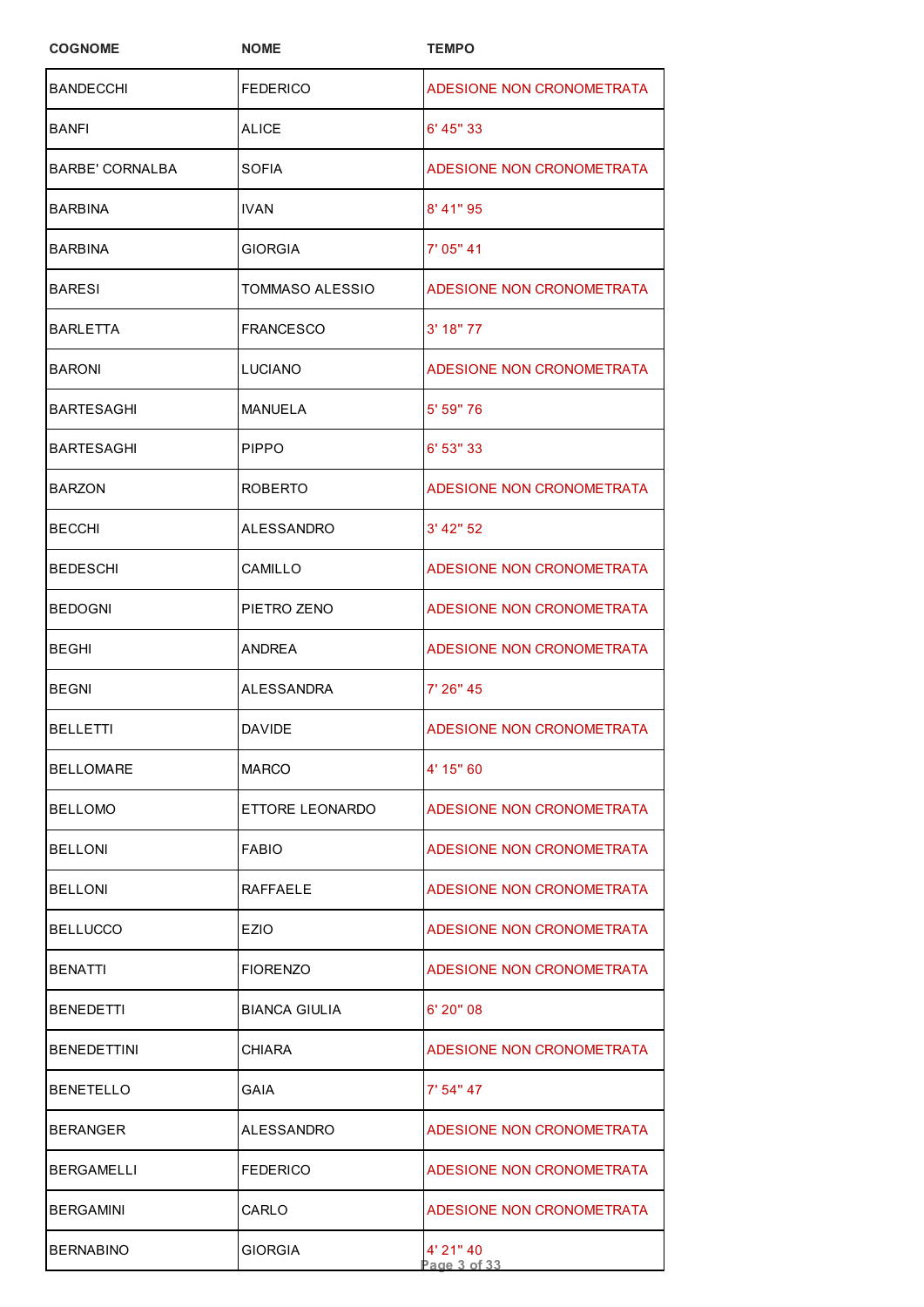| <b>COGNOME</b>   | <b>NOME</b>      | <b>TEMPO</b>                             |
|------------------|------------------|------------------------------------------|
| <b>BERSANI</b>   | <b>STELLA</b>    | ADESIONE NON CRONOMETRATA                |
| <b>BERTOLA</b>   | CORRADO          | ADESIONE NON CRONOMETRATA                |
| <b>BESIA</b>     | ALESSANDRO       | ADESIONE NON CRONOMETRATA                |
| <b>BEZZI</b>     | LUCA             | ADESIONE NON CRONOMETRATA                |
| <b>BIAGGI</b>    | <b>FEDERICO</b>  | ADESIONE NON CRONOMETRATA                |
| <b>BILOTTA</b>   | VITO             | 4' 11" 25                                |
| <b>BINACCHI</b>  | RAUL             | 3' 38" 25                                |
| <b>BINELLI</b>   | PAOLO            | ADESIONE NON CRONOMETRATA                |
| <b>BINI</b>      | <b>FEDERICO</b>  | ADESIONE NON CRONOMETRATA                |
| BIRAL            | <b>DAVIDE</b>    | 2' 44" 46                                |
| <b>BISAGNO</b>   | CHIARA           | ADESIONE NON CRONOMETRATA                |
| BISI             | SOFIA            | 4.26.83                                  |
| <b>BIVONA</b>    | GIOVANNI         | ADESIONE NON CRONOMETRATA                |
| <b>BIZZOTTO</b>  | <b>RENATO</b>    | ADESIONE NON CRONOMETRATA                |
| <b>BLESIO</b>    | ANDREA           | ADESIONE NON CRONOMETRATA                |
| <b>BOBBIESI</b>  | <b>SIMONE</b>    | ADESIONE NON CRONOMETRATA                |
| <b>BOERI</b>     | GIULIA MARTINA   | ADESIONE NON CRONOMETRATA                |
| <b>BONACINA</b>  | <b>MATILDE</b>   | 3' 20" 49                                |
| <b>BONDI</b>     | <b>FRANCESCO</b> | ADESIONE NON CRONOMETRATA                |
| <b>BONELLI</b>   | <b>BARBARA</b>   | ADESIONE NON CRONOMETRATA                |
| <b>BONETTI</b>   | SARA             | 5' 56" 42                                |
| <b>BONETTO</b>   | <b>ENRICO</b>    | 6' 35" 73                                |
| <b>BONETTO</b>   | CLARA            | 6' 35" 75                                |
| <b>BONIZZI</b>   | <b>BIANCA</b>    | ADESIONE NON CRONOMETRATA                |
| <b>BONIZZI</b>   | <b>MARCO</b>     | ADESIONE NON CRONOMETRATA                |
| BONTA'           | CLAUDIO          | 6' 40" 32                                |
| BONTA'           | <b>RICCARDO</b>  | 7' 03" 57                                |
| <b>BORELLA</b>   | <b>IRENE</b>     | 4' 54" 15                                |
| <b>BORELLA</b>   | <b>ANDREA</b>    | 3' 48" 09                                |
| <b>BORGHETTI</b> | GABRIELE         | ADESIONE NON CRONOMETRATA<br>age 4 of 33 |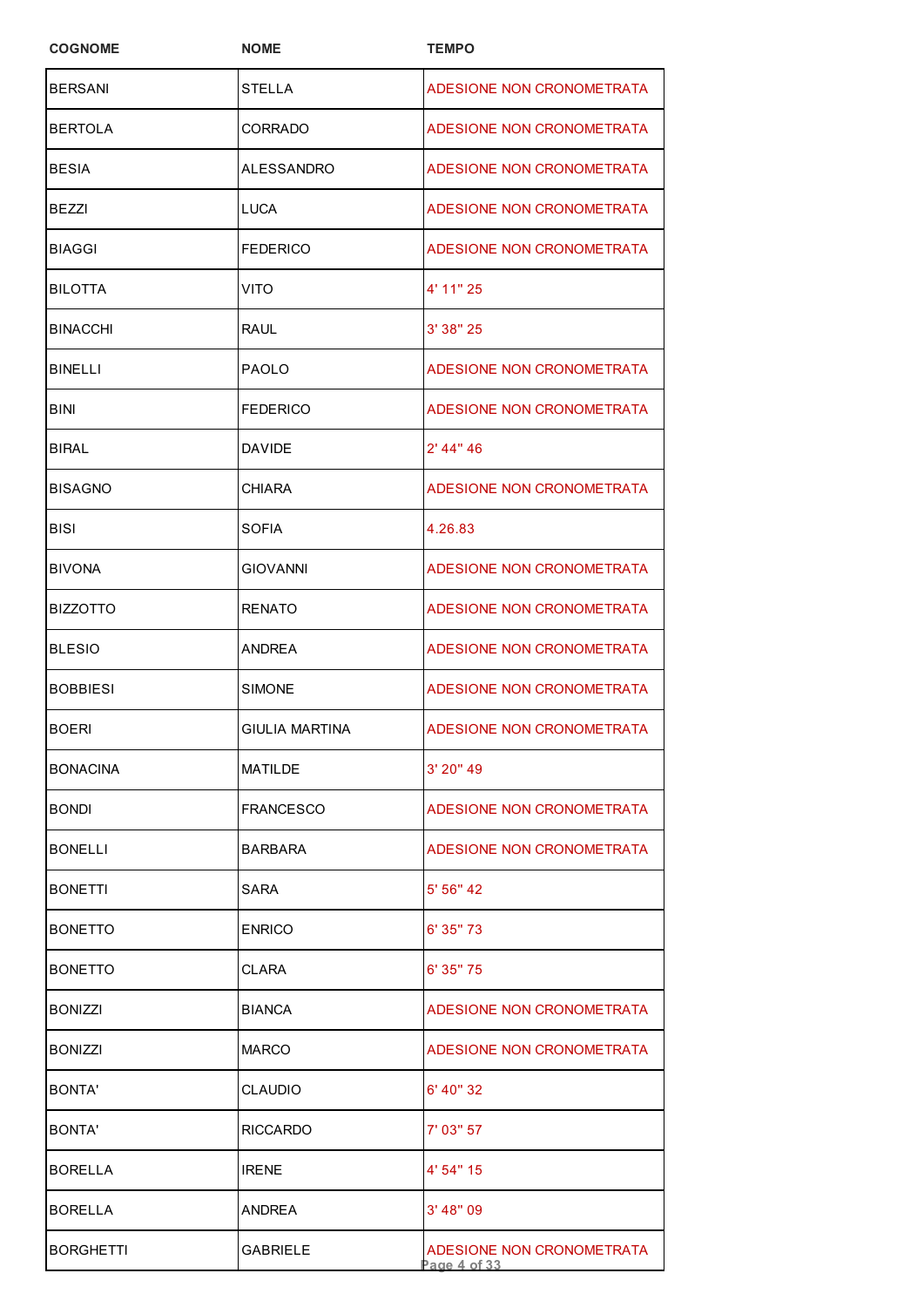| <b>COGNOME</b>       | <b>NOME</b>       | <b>TEMPO</b>                                  |
|----------------------|-------------------|-----------------------------------------------|
| <b>BORGHI</b>        | <b>GIANNA</b>     | 9' 14" 27                                     |
| <b>BORGOSANO</b>     | SOFIA             | ADESIONE NON CRONOMETRATA                     |
| <b>BOSSINI</b>       | SILVANA           | 4' 54" 27                                     |
| <b>BOTTELLI</b>      | <b>MASSIMO</b>    | ADESIONE NON CRONOMETRATA                     |
| <b>BRAGATO</b>       | <b>MARCO</b>      | ADESIONE NON CRONOMETRATA                     |
| <b>BRAGLIA</b>       | <b>CHIARA</b>     | 4' 29" 51                                     |
| <b>BRAGLIA</b>       | <b>CHIARA</b>     | 4' 35" 25                                     |
| <b>BRAGONZI</b>      | <b>MARCO</b>      | ADESIONE NON CRONOMETRATA                     |
| BRAMBILLA            | NICOLA VITTORIO   | ADESIONE NON CRONOMETRATA                     |
| <b>BRAMBILLASCHI</b> | LORENZO           | ADESIONE NON CRONOMETRATA                     |
| <b>BRANDI</b>        | <b>GIACOMO</b>    | ADESIONE NON CRONOMETRATA                     |
| <b>BRAU</b>          | <b>STEFANIA</b>   | ADESIONE NON CRONOMETRATA                     |
| <b>BRENNA</b>        | <b>CHIARA</b>     | ADESIONE NON CRONOMETRATA                     |
| <b>BRENNA</b>        | <b>GIANFRANCO</b> | ADESIONE NON CRONOMETRATA                     |
| <b>BRENNA</b>        | MARCO             | ADESIONE NON CRONOMETRATA                     |
| <b>BRUGNETTI</b>     | <b>ENEA</b>       | 3' 55'' 13                                    |
| <b>BRUGNETTI</b>     | <b>ENEA</b>       | 6' 21" 86                                     |
| <b>BRUNELLI</b>      | SILVIA            | 5' 43" 84                                     |
| <b>BRUNI</b>         | LEONARDO          | ADESIONE NON CRONOMETRATA                     |
| <b>BRUSA</b>         | LORENZO           | ADESIONE NON CRONOMETRATA                     |
| <b>BRUSCHI</b>       | SIMONE            | ADESIONE NON CRONOMETRATA                     |
| <b>BUCOVAZ</b>       | <b>DANIELE</b>    | ADESIONE NON CRONOMETRATA                     |
| <b>BUFFO</b>         | CAMILLA           | 4' 11" 97                                     |
| BULLERI              | <b>FRANCESCO</b>  | ADESIONE NON CRONOMETRATA                     |
| <b>BURATTIN</b>      | ILARIA            | ADESIONE NON CRONOMETRATA                     |
| <b>BURRAGATO</b>     | <b>DARIO</b>      | ADESIONE NON CRONOMETRATA                     |
| <b>BUTTIGLIERI</b>   | DOMENICO VALTER   | ADESIONE NON CRONOMETRATA                     |
| CAFFI                | <b>GIOVANNI</b>   | 4' 09" 79                                     |
| CALABRO'             | MATTIA            | 7' 28" 43                                     |
| CALANDRINO           | MARIA CATERINA    | ADESIONE NON CRONOMETRATA<br>Page $5$ of $33$ |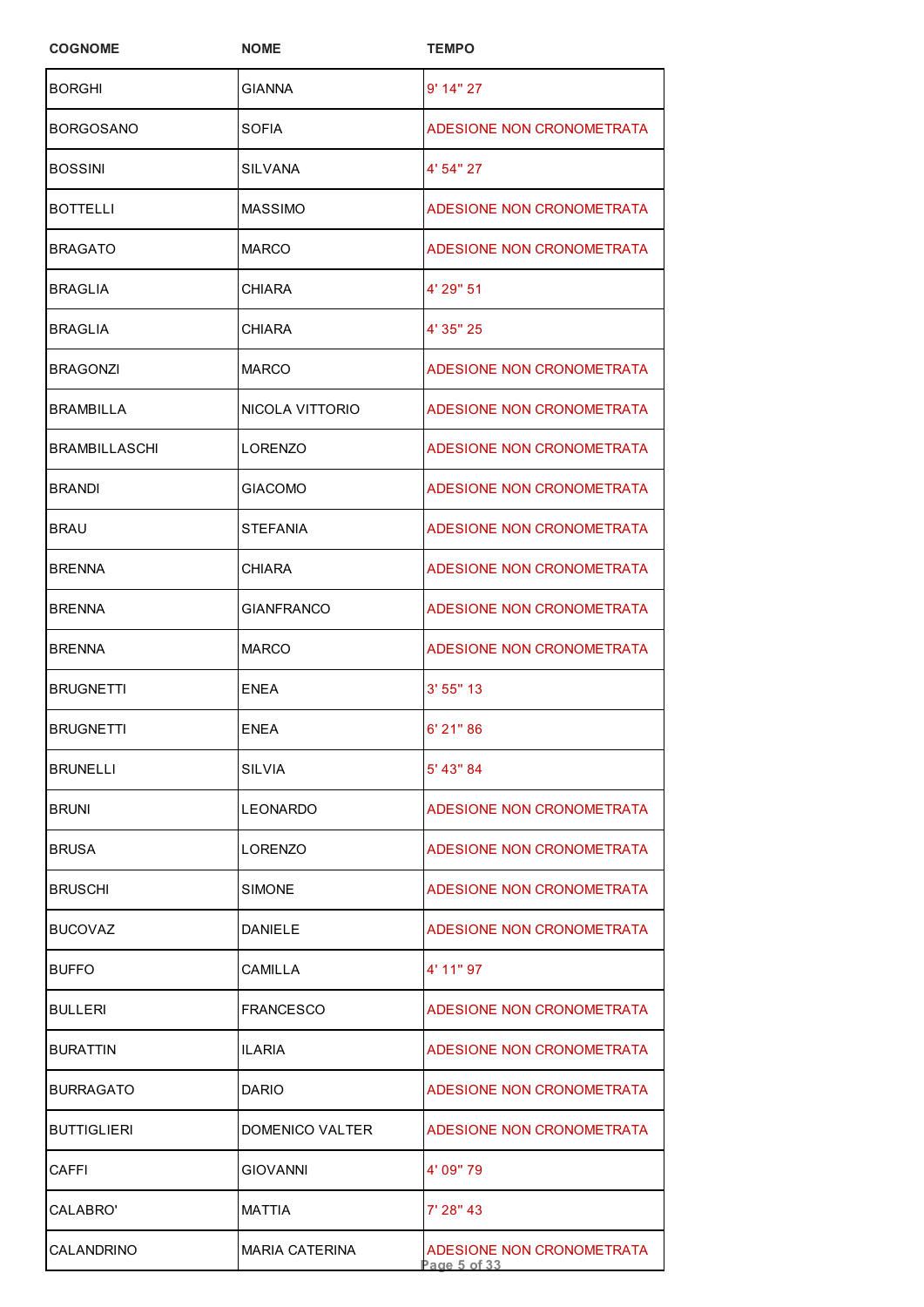| <b>COGNOME</b> | <b>NOME</b>              | <b>TEMPO</b>                             |
|----------------|--------------------------|------------------------------------------|
| CALBI          | <b>GIUSEPPE</b>          | $3'$ 16" 86                              |
| CALBI          | <b>DAVIDE</b>            | $3'$ 29" 53                              |
| CALCATELLI     | <b>DAVIDE</b>            | ADESIONE NON CRONOMETRATA                |
| CALDERARA      | TOMMASO                  | ADESIONE NON CRONOMETRATA                |
| CALGARO        | <b>PAOLO</b>             | ADESIONE NON CRONOMETRATA                |
| CAMAGNI        | <b>FEDERICA</b>          | ADESIONE NON CRONOMETRATA                |
| CAMINADA       | ANDREA                   | ADESIONE NON CRONOMETRATA                |
| CANAL CACERES  | HAROLD ALEXIS            | ADESIONE NON CRONOMETRATA                |
| CANDELA        | <b>BEATRICE</b>          | ADESIONE NON CRONOMETRATA                |
| CANNIZZARO     | <b>FRANCESCO</b>         | ADESIONE NON CRONOMETRATA                |
| CANTINI        | JULIE                    | ADESIONE NON CRONOMETRATA                |
| CANTINI        | <b>LORENZO</b>           | ADESIONE NON CRONOMETRATA                |
| CANTONI        | <b>MATTEO</b>            | ADESIONE NON CRONOMETRATA                |
| CANTORE        | PAOLO ENRICO             | ADESIONE NON CRONOMETRATA                |
| CANTU'         | LEONARDO                 | ADESIONE NON CRONOMETRATA                |
| CANTU'         | <b>GIORGIA</b>           | ADESIONE NON CRONOMETRATA                |
| CAPANO         | ALESSIA                  | 8' 21" 50                                |
| CAPELLI        | <b>ANOTNIO</b>           | ADESIONE NON CRONOMETRATA                |
| CAPPI          | <b>ISSA</b>              | ADESIONE NON CRONOMETRATA                |
| CAPRARA        | CATERINA                 | ADESIONE NON CRONOMETRATA                |
| CARACENI       | ANDREA                   | ADESIONE NON CRONOMETRATA                |
| CARBONE        | LORENZO                  | ADESIONE NON CRONOMETRATA                |
| CARBONERA      | <b>MICHELE</b>           | 3' 50" 85                                |
| CARDI          | <b>PAOLO</b>             | ADESIONE NON CRONOMETRATA                |
| CARENA         | <b>MARCO</b>             | ADESIONE NON CRONOMETRATA                |
| CARIOLO        | GABRIELE                 | ADESIONE NON CRONOMETRATA                |
| CARLINI        | <b>PRISCILLA</b>         | ADESIONE NON CRONOMETRATA                |
| CARNOVALI      | <b>FRANCESCO</b>         | ADESIONE NON CRONOMETRATA                |
| CARRERA        | <b>MARIA GIOVANNA</b>    | ADESIONE NON CRONOMETRATA                |
| CARRETTA       | <b>MARCO SALAHEDDINE</b> | ADESIONE NON CRONOMETRATA<br>age 6 of 33 |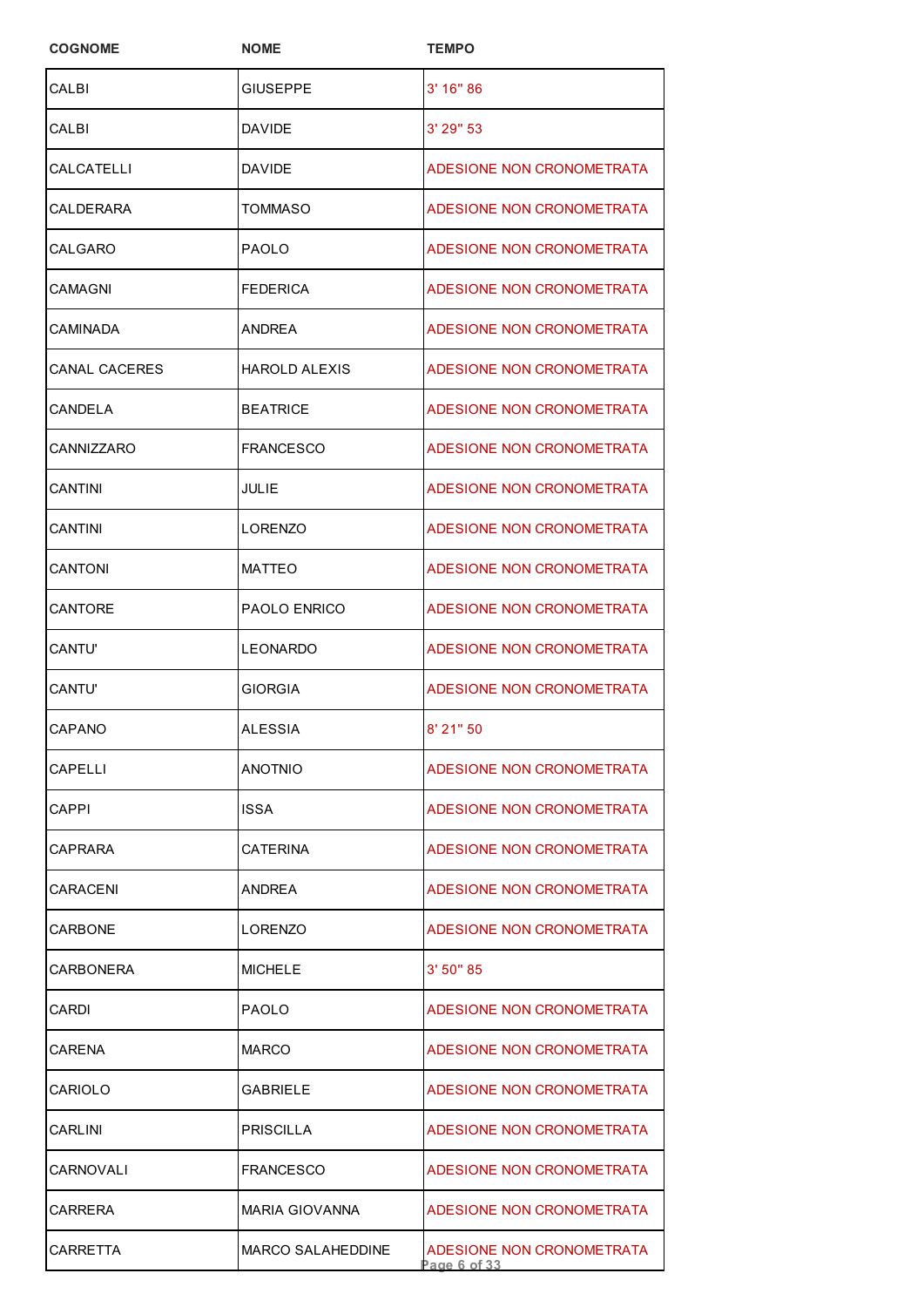| <b>COGNOME</b>     | <b>NOME</b>         | <b>TEMPO</b>                             |
|--------------------|---------------------|------------------------------------------|
| <b>CARROZZO</b>    | ALBERTO             | ADESIONE NON CRONOMETRATA                |
| CARUSO             | <b>MARIA GRAZIA</b> | ADESIONE NON CRONOMETRATA                |
| CASAGRANDE MONTESI | AURORA              | ADESIONE NON CRONOMETRATA                |
| CASALINI           | ANDREA              | ADESIONE NON CRONOMETRATA                |
| CASARICO           | <b>MATTIA</b>       | ADESIONE NON CRONOMETRATA                |
| <b>CASARICO</b>    | <b>MATTIA</b>       | 2' 50" 60                                |
| CASAROTTI          | <b>FABIO</b>        | ADESIONE NON CRONOMETRATA                |
| CASATI             | ANDREA              | $2'$ 44" 76                              |
| CASATI             | FEDERICO            | ADESIONE NON CRONOMETRATA                |
| CASELLA            | <b>MONICA</b>       | ADESIONE NON CRONOMETRATA                |
| CASIRAGHI          | <b>LUCA ENRICO</b>  | 3' 33" 66                                |
| CASO               | SAMUELE             | 8' 50" 22                                |
| CASON              | <b>MARCO</b>        | ADESIONE NON CRONOMETRATA                |
| CASSANI            | NICCOLO'            | $3'$ . 18" 96                            |
| CASSETTA           | <b>MATTEO</b>       | 3' 44" 61                                |
| <b>CASSINELLI</b>  | <b>LUCA</b>         | 4' 13" 34                                |
| CASSINELLI         | <b>ANDREA</b>       | 5' 18" 05                                |
| CASTAGNA           | <b>GABRIELE</b>     | ADESIONE NON CRONOMETRATA                |
| CASTALDI           | <b>PAOLA</b>        | ADESIONE NON CRONOMETRATA                |
| CASTELLI           | ALESSANDRO          | 6'02"01                                  |
| CASTELLONE         | <b>GIORGIO</b>      | $3'$ 40" 11                              |
| CASTELNOVO         | AURORA              | 5' 36" 70                                |
| CATTANEO           | GIORGIO ROBERTO     | ADESIONE NON CRONOMETRATA                |
| CAVALLI            | ANDREA              | 2' 53" 34                                |
| CAVAZZA            | LORENA              | ADESIONE NON CRONOMETRATA                |
| CAZZANIGA          | <b>EUGENIO</b>      | ADESIONE NON CRONOMETRATA                |
| CAZZANIGA          | DANIELE             | ADESIONE NON CRONOMETRATA                |
| CELENTANO          | CARLO               | 3'34"01                                  |
| CELLA              | <b>MICHELA</b>      | $6'$ 24" 43                              |
| CERESETO           | <b>GIACOMO</b>      | ADESIONE NON CRONOMETRATA<br>age 7 of 33 |
|                    |                     |                                          |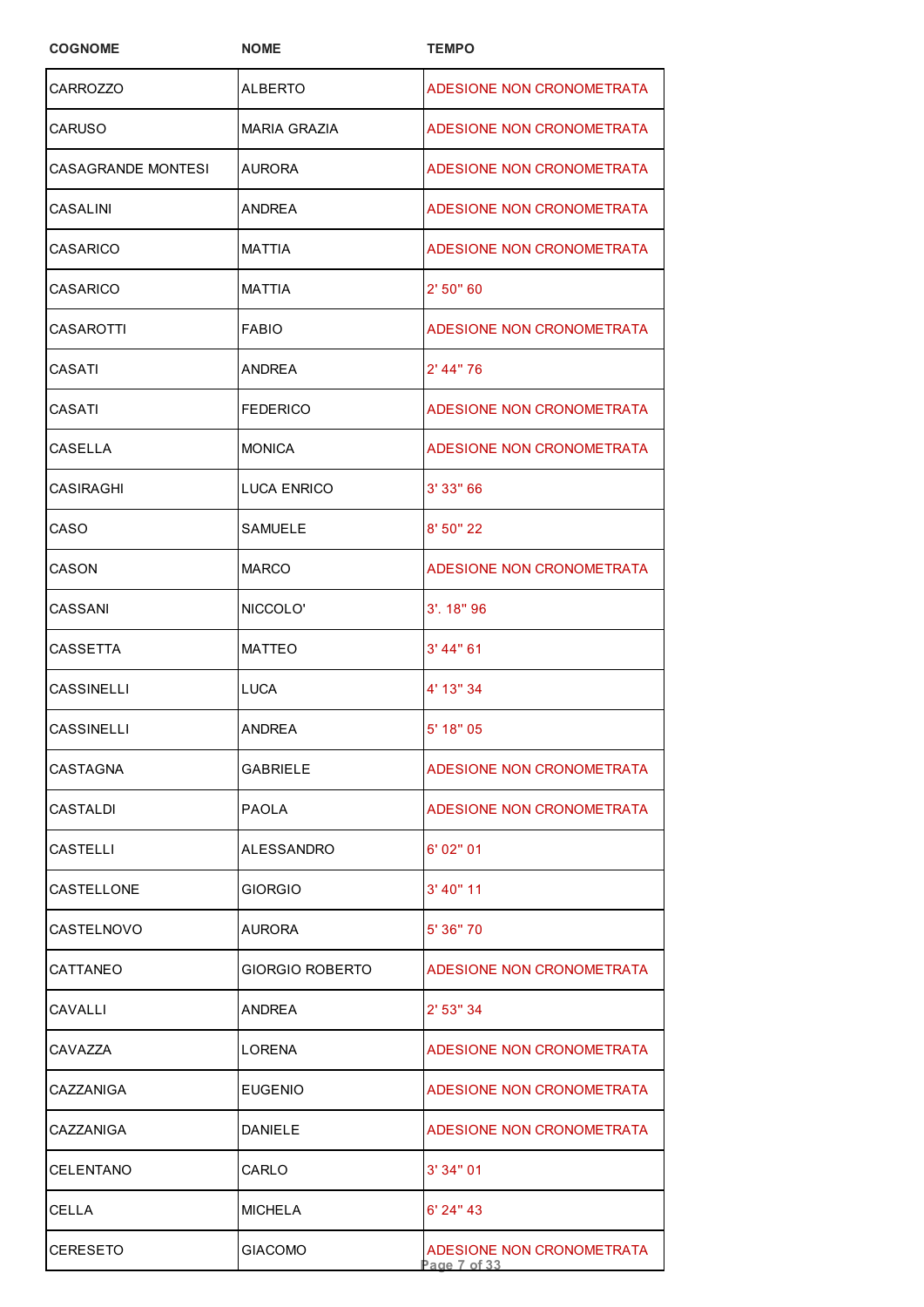| <b>COGNOME</b> | <b>NOME</b>            | <b>TEMPO</b>              |
|----------------|------------------------|---------------------------|
| <b>CERIZZA</b> | DAVIDE                 | ADESIONE NON CRONOMETRATA |
| CERRETANI      | <b>PAOLO</b>           | ADESIONE NON CRONOMETRATA |
| CERRUTI        | EMANUELE               | 4' 16" 89                 |
| CERUTI         | <b>EMANUELE</b>        | 4' 17" 37                 |
| CERUTI         | <b>DAVIDE</b>          | $3'$ 26" 53               |
| CESTINO        | <b>MATTEO</b>          | 3' 24" 95                 |
| CHEN           | SIMONE                 | ADESIONE NON CRONOMETRATA |
| CHIARINO       | <b>PAOLO</b>           | ADESIONE NON CRONOMETRATA |
| CHIGNOLA       | LUCA                   | ADESIONE NON CRONOMETRATA |
| CHIOSI         | <b>GIAMPAOLO</b>       | ADESIONE NON CRONOMETRATA |
| <b>CHIRICO</b> | <b>ALESSANDRO</b>      | 4' 19" 55                 |
| CIBEA          | <b>LUIGI FRANCESCO</b> | ADESIONE NON CRONOMETRATA |
| CICOLI         | VITTORIA               | 4' 27" 10                 |
| CILIBERTI      | <b>FRANCESCO</b>       | ADESIONE NON CRONOMETRATA |
| <b>CINTI</b>   | GAIA                   | ADESIONE NON CRONOMETRATA |
| CIROTTO        | <b>ANDREA</b>          | 5' 40" 91                 |
| CODEGA         | GIANLUCA               | ADESIONE NON CRONOMETRATA |
| COGLIATI       | LUCA                   | ADESIONE NON CRONOMETRATA |
| COLACICCO      | VINCENZO               | ADESIONE NON CRONOMETRATA |
| COLALILLO      | LEO                    | ADESIONE NON CRONOMETRATA |
| COLASUONNO     | <b>STEFANO</b>         | 3'34''54                  |
| COLETTI        | ALESSANDRO             | ADESIONE NON CRONOMETRATA |
| COLLI          | MATTEO                 | ADESIONE NON CRONOMETRATA |
| COLLINI        | MADDALENA              | 6' 20" 74                 |
| COLNAGHI       | <b>MATTEO</b>          | ADESIONE NON CRONOMETRATA |
| COLOMBI        | GABRIELE               | ADESIONE NON CRONOMETRATA |
| COLOMBO        | TIMOTHY                | ADESIONE NON CRONOMETRATA |
| COLOMBO        | ANNALISA               | ADESIONE NON CRONOMETRATA |
| COLOMBO        | TOMMASO                | ADESIONE NON CRONOMETRATA |
| COMANI         | SIMONE                 | 7' 51" 79<br>Page 8 of 33 |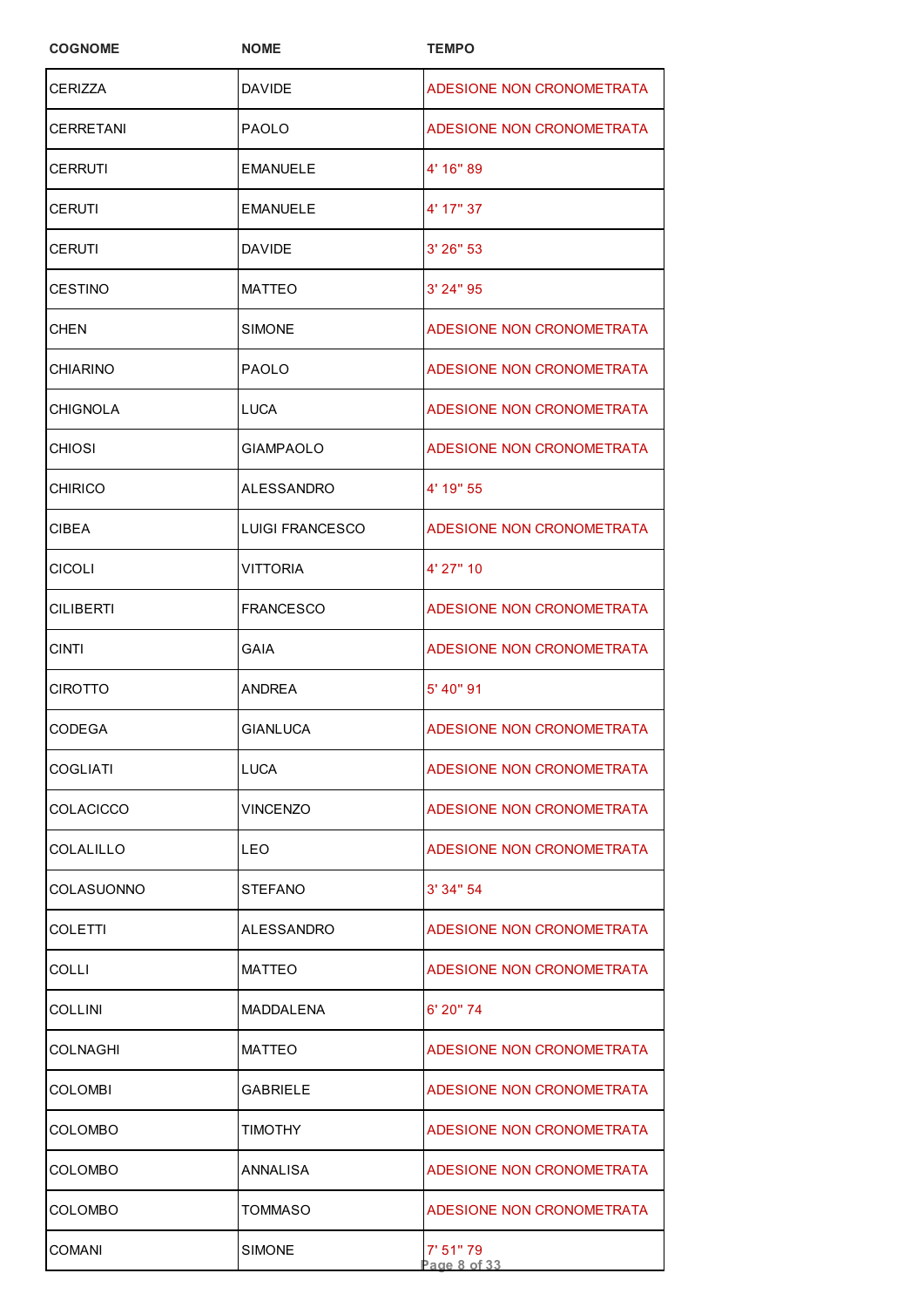| <b>COGNOME</b>   | <b>NOME</b>      | <b>TEMPO</b>                             |
|------------------|------------------|------------------------------------------|
| COMPARELLI       | <b>DAVIDE</b>    | ADESIONE NON CRONOMETRATA                |
| CONTI            | FRANCESCA        | 4' 47" 90                                |
| CONTRAN          | UMBERTO          | ADESIONE NON CRONOMETRATA                |
| CORDONI          | CARLO            | ADESIONE NON CRONOMETRATA                |
| CORIANI          | <b>RICCARDO</b>  | ADESIONE NON CRONOMETRATA                |
| CORSICO          | ANNA             | 4' 48" 90                                |
| CORSICO          | <b>MATTEO</b>    | ADESIONE NON CRONOMETRATA                |
| COSTA            | MATTIA           | 7' 41" 60                                |
| COSTANZA         | VALENTINA        | ADESIONE NON CRONOMETRATA                |
| COSTANZA         | <b>GIANLUCA</b>  | ADESIONE NON CRONOMETRATA                |
| COZZI            | <b>BARBARA</b>   | ADESIONE NON CRONOMETRATA                |
| <b>CRIPPA</b>    | LUCA             | 3' 09" 44                                |
| CRISCITELLI      | ANDREA           | ADESIONE NON CRONOMETRATA                |
| CRIVELLARO       | <b>FEDERICO</b>  | ADESIONE NON CRONOMETRATA                |
| CRIVELLARO       | CAMILLA          | ADESIONE NON CRONOMETRATA                |
| CRIVELLARO       | <b>GABRIELE</b>  | ADESIONE NON CRONOMETRATA                |
| <b>CUNEAZ</b>    | RENE'            | ADESIONE NON CRONOMETRATA                |
| CUOZZO           | TOMMASO          | 7' 31" 28                                |
| CUSCIANNA        | MATTIA           | 3'26''88                                 |
| CUZZOCREA        | <b>FRANCESCO</b> | ADESIONE NON CRONOMETRATA                |
| <b>CUZZOCREA</b> | <b>GIUSEPPE</b>  | ADESIONE NON CRONOMETRATA                |
| D'ADDA           | <b>SILVANO</b>   | ADESIONE NON CRONOMETRATA                |
| D'AGOSTINO       | STEFANIA         | ADESIONE NON CRONOMETRATA                |
| D'ALFONSO        | LAURA            | 5' 10" 34                                |
| D'ALO'           | LORENA           | 7' 35" 72                                |
| D'ANNUNZIO       | TOMMASO          | ADESIONE NON CRONOMETRATA                |
| D'ATRI           | CHIARA           | 5' 11" 25                                |
| <b>D'ERCOLE</b>  | <b>RICCARDO</b>  | ADESIONE NON CRONOMETRATA                |
| D'URSO           | LUCA             | 4' 01" 52                                |
| DA ROIT          | <b>BEATRICE</b>  | ADESIONE NON CRONOMETRATA<br>age 9 of 33 |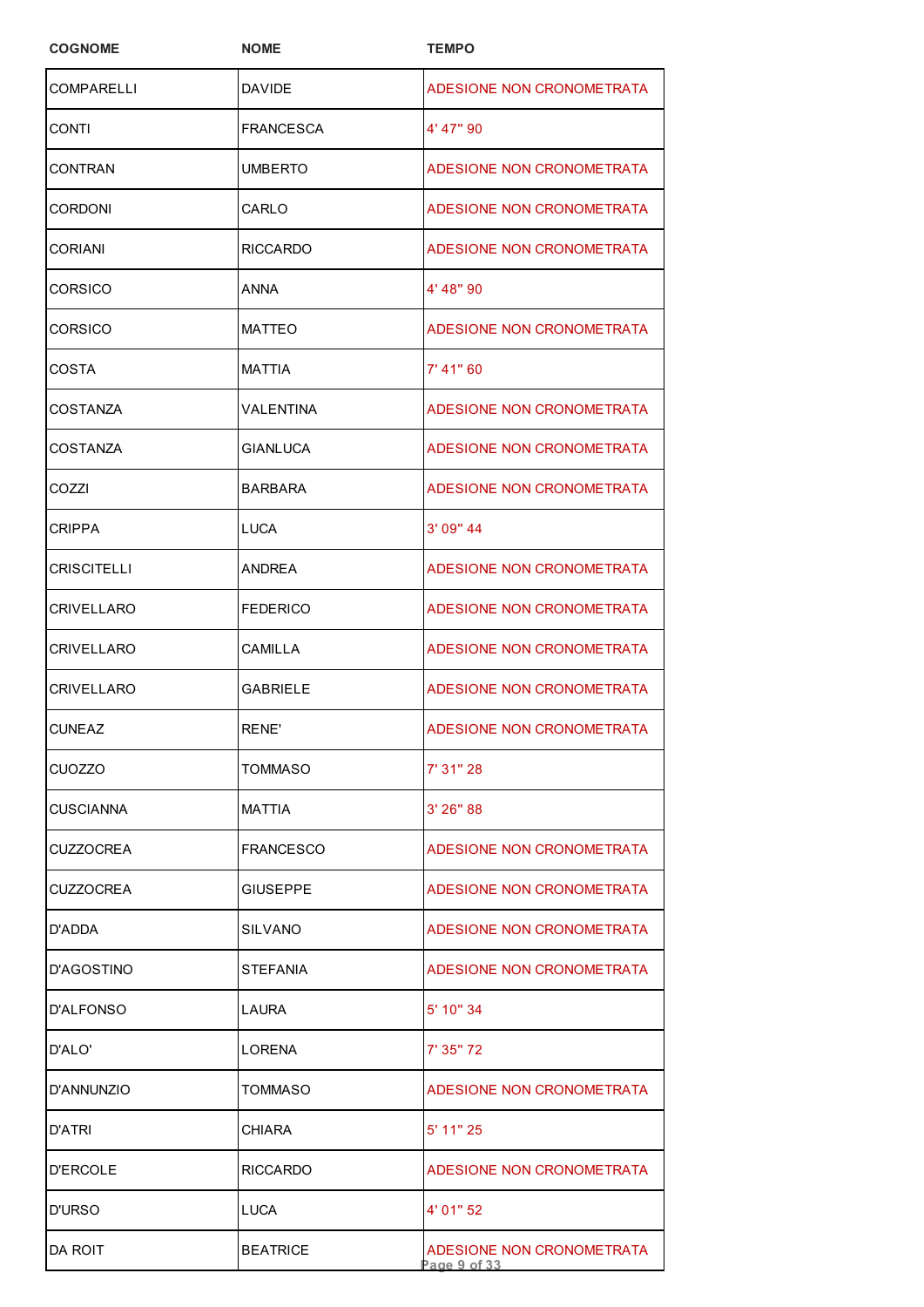| <b>COGNOME</b>  | <b>NOME</b>              | <b>TEMPO</b>               |
|-----------------|--------------------------|----------------------------|
| DAL CIN         | <b>CLAUDIO</b>           | ADESIONE NON CRONOMETRATA  |
| DALLA ROSA      | <b>MASSIMO</b>           | ADESIONE NON CRONOMETRATA  |
| DALLERA         | <b>CATERINA</b>          | ADESIONE NON CRONOMETRATA  |
| DALOLA          | <b>MAURIZIO GIUSEPPE</b> | ADESIONE NON CRONOMETRATA  |
| DALY            | <b>ENRICO</b>            | 5' 24" 90                  |
| DAMIANI         | <b>LEONARDO</b>          | 6.39.72                    |
| DASSISTI        | ALICE                    | 4' 57" 83                  |
| DE BIASE        | <b>EDOARDO</b>           | 3' 51'' 47                 |
| DE CANDIA       | <b>MAURO</b>             | $6'$ 18" 54                |
| DE CARLI        | CAROLINA                 | 6' 15" 21                  |
| DE CARLI        | <b>CAROLINA</b>          | $6'$ 52" 29                |
| DE CILLIS       | <b>SERGIO</b>            | ADESIONE NON CRONOMETRATA  |
| DE FILIPPE      | <b>BIANCA</b>            | 6' 36" 59                  |
| DE GIGLIO       | FRANCESCO                | ADESIONE NON CRONOMETRATA  |
| DE LUCA         | ANTONIO                  | ADESIONE NON CRONOMETRATA  |
| DE LUCCA        | <b>MASSIMO</b>           | ADESIONE NON CRONOMETRATA  |
| <b>DE MEO</b>   | <b>FABRIZIA</b>          | ADESIONE NON CRONOMETRATA  |
| DE MITRI        | <b>DENIS GABRIEL</b>     | ADESIONE NON CRONOMETRATA  |
| DE PONTI        | LUCA MARIA               | ADESIONE NON CRONOMETRATA  |
| DE PONTI        | <b>PAOLO</b>             | ADESIONE NON CRONOMETRATA  |
| DE ROS          | <b>EMANUELE</b>          | ADESIONE NON CRONOMETRATA  |
| DE ROSA         | ANNA MARIA               | ADESIONE NON CRONOMETRATA  |
| DE ROSA         | <b>MASSIMO</b>           | ADESIONE NON CRONOMETRATA  |
| DE SOFOLI       | CHIARA                   | 5' 58" 16                  |
| DEL BIANCO      | MASSIMO                  | ADESIONE NON CRONOMETRATA  |
| DEL BIGIO       | SIMONE PIETRO            | ADESIONE NON CRONOMETRATA  |
| DELLA GIOVANNA  | <b>BEATRICE</b>          | ADESIONE NON CRONOMETRATA  |
| DELLA MADDALENA | <b>STEFANO</b>           | 3' 04" 82                  |
| DELLA MADDALENA | <b>PIETRO</b>            | 4' 26" 89                  |
| DELLA MADDALENA | SARA                     | 4' 26" 98<br>Page 10 of 33 |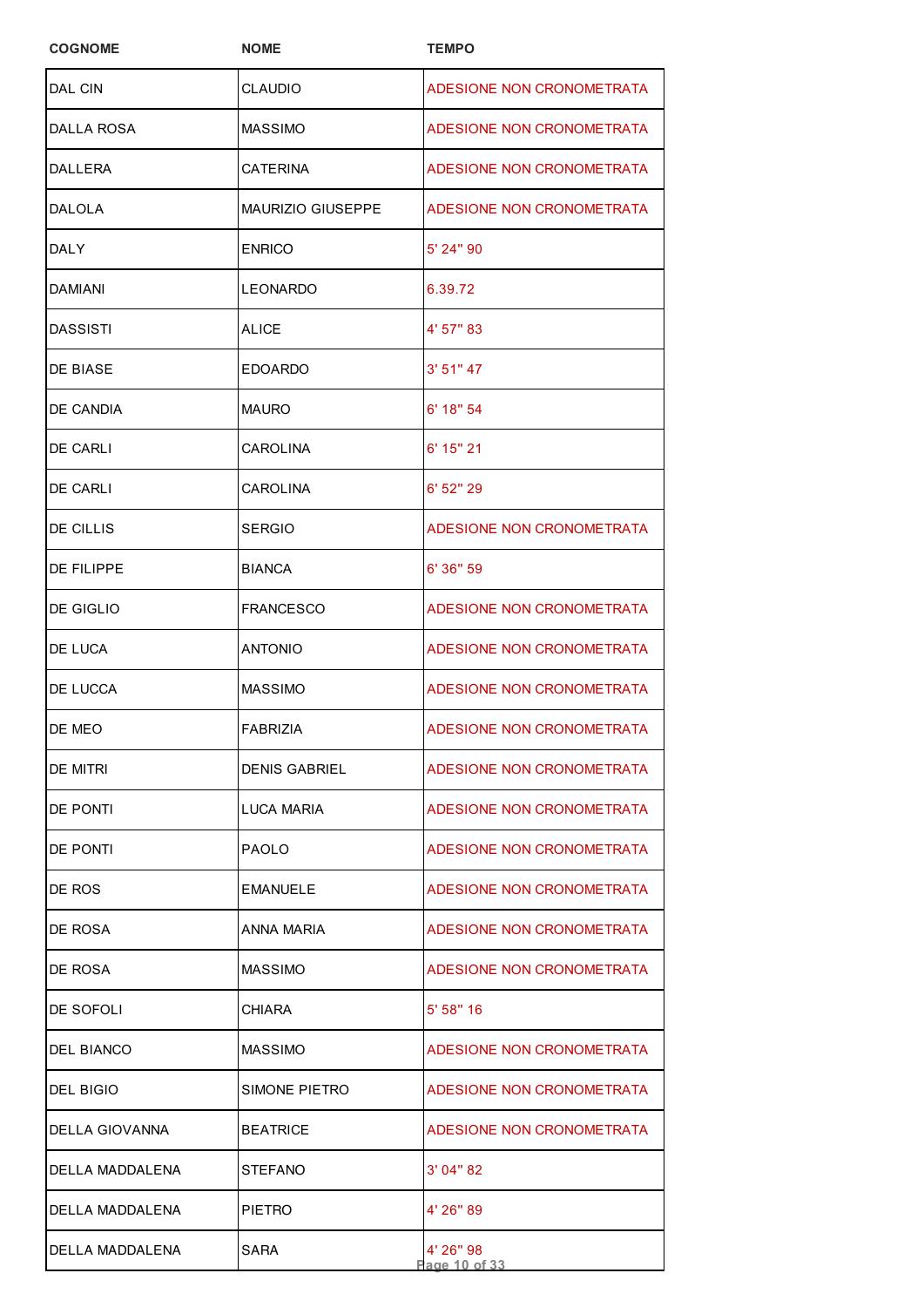| <b>COGNOME</b>  | <b>NOME</b>              | <b>TEMPO</b>                               |
|-----------------|--------------------------|--------------------------------------------|
| DI CRISTO       | PIETRO                   | ADESIONE NON CRONOMETRATA                  |
| DI LIBERTO      | <b>ELISA</b>             | 4' 50" 59                                  |
| di maio         | ANDREA                   | ADESIONE NON CRONOMETRATA                  |
| di mol          | LEONARDO                 | $3'$ 41" 12                                |
| di noi          | <b>LEONARDO</b>          | ADESIONE NON CRONOMETRATA                  |
| DI PRIMA        | <b>MATTEO</b>            | ADESIONE NON CRONOMETRATA                  |
| DI VITO         | <b>LORENA ANTONIETTA</b> | ADESIONE NON CRONOMETRATA                  |
| DIOLI           | ALESSANDRO               | 4' 09" 36                                  |
| DONAGEMMA       | <b>MARTA</b>             | 4' 49" 42                                  |
| DORIZI          | <b>ELETTRA</b>           | 4' 21" 84                                  |
| DORIZI          | <b>ALBERTO</b>           | 3' 58" 20                                  |
| DOSSI           | ALESSIA                  | 6' 12" 84                                  |
| DOSSI           | <b>BEATRICE</b>          | 6' 14" 30                                  |
| DOSSI           | BEATRICE ELENA           | ADESIONE NON CRONOMETRATA                  |
| DOSSI           | ALESSIA BENEDETTA        | ADESIONE NON CRONOMETRATA                  |
| DOTTI           | <b>RAFFAELLA</b>         | ADESIONE NON CRONOMETRATA                  |
| <b>DREONI</b>   | <b>GIAN LUCA</b>         | ADESIONE NON CRONOMETRATA                  |
| FACCIOLO        | VALERIO                  | 3' 17" 45                                  |
| <b>FALCONE</b>  | <b>BIANCA</b>            | ADESIONE NON CRONOMETRATA                  |
| <b>FANO</b>     | GIANLUCA                 | ADESIONE NON CRONOMETRATA                  |
| FASANO          | ANNA                     | 5' 44" 37                                  |
| <b>FASANO</b>   | <b>PAOLO</b>             | 5' 48" 32                                  |
| FATTORE         | ANTONIO                  | ADESIONE NON CRONOMETRATA                  |
| FAVA            | CRISTINA GIOVANNA        | ADESIONE NON CRONOMETRATA                  |
| FAVA            | <b>ANDREA GABRIEL</b>    | ADESIONE NON CRONOMETRATA                  |
| <b>FAVARO</b>   | <b>ARIANNA</b>           | ADESIONE NON CRONOMETRATA                  |
| FEDELI          | <b>CECILIA</b>           | 4' 08" 46                                  |
| <b>FEDERICI</b> | <b>MIRO</b>              | ADESIONE NON CRONOMETRATA                  |
| FELLA           | GABRIELLA                | ADESIONE NON CRONOMETRATA                  |
| <b>FERRANTE</b> | <b>DAVID</b>             | ADESIONE NON CRONOMETRATA<br>Page 11 of 33 |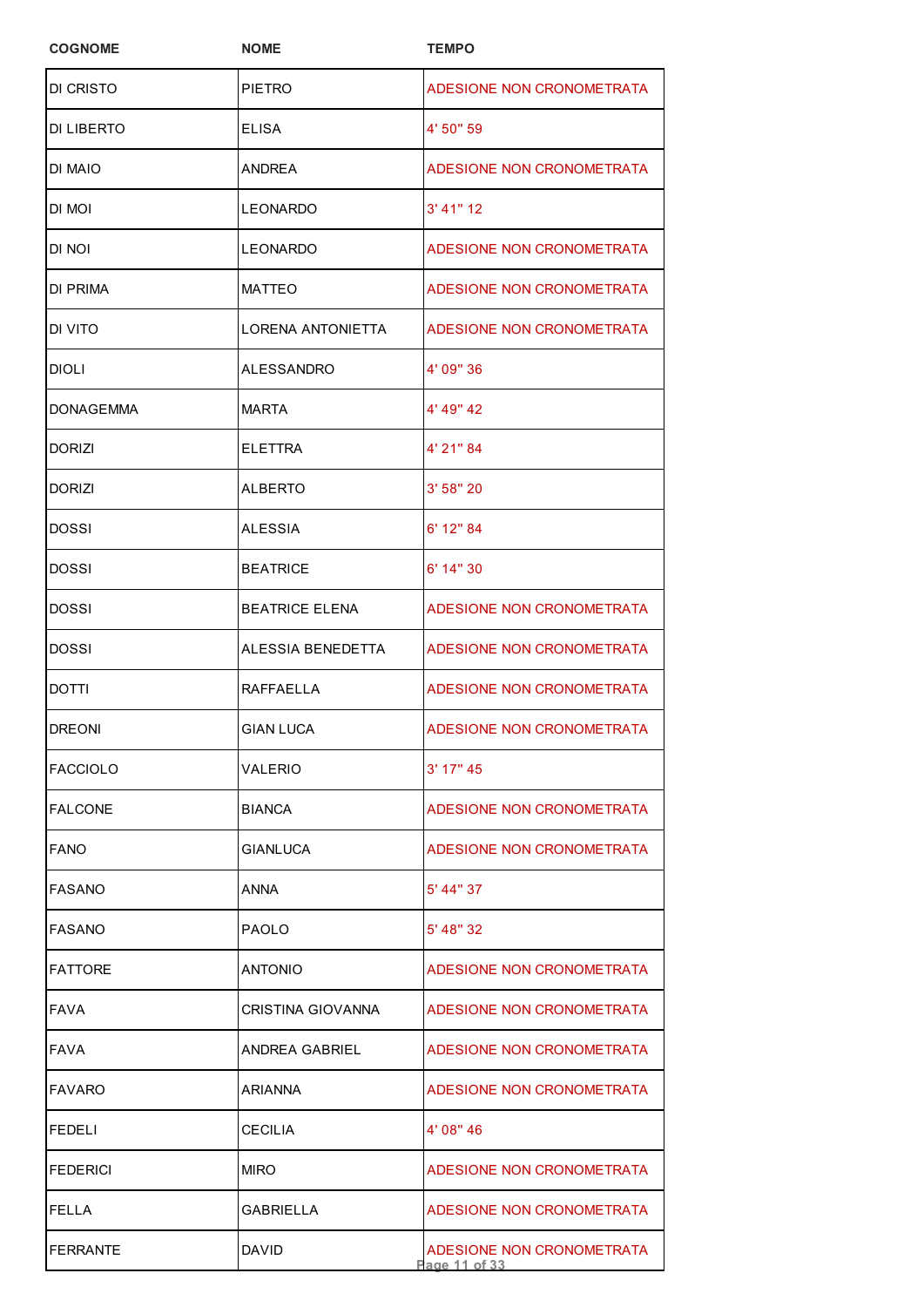| <b>COGNOME</b>                   | <b>NOME</b>           | <b>TEMPO</b>                               |
|----------------------------------|-----------------------|--------------------------------------------|
| <b>FERRARESI</b>                 | GIULIA                | 5' 40" 15                                  |
| <b>FERRARIO</b>                  | CARLO                 | $3'$ 13" 11                                |
| <b>FERRARIO</b>                  | RICCARDO              | 4' 54" 64                                  |
| <b>FERRARIS</b>                  | GIORGIO               | ADESIONE NON CRONOMETRATA                  |
| <b>FERRARO</b>                   | ALESSIA               | 6' 21" 39                                  |
| <b>FERRETTI</b>                  | ANNA CHIARA           | ADESIONE NON CRONOMETRATA                  |
| <b>FERRETTI</b>                  | ANNA MARIA            | ADESIONE NON CRONOMETRATA                  |
| <b>FERRI</b>                     | <b>MARTA</b>          | 4' 11" 14                                  |
| FERRI                            | GIORDANO              | 3' 25" 26                                  |
| FERRI                            | <b>UMBERTO</b>        | 4' 10" 93                                  |
| <b>FIGINI</b>                    | <b>STEFANO</b>        | ADESIONE NON CRONOMETRATA                  |
| <b>FIORE</b>                     | <b>STEFANO</b>        | ADESIONE NON CRONOMETRATA                  |
| <b>FIORILLO</b>                  | SARA                  | 6.33.15                                    |
| <b>FLORES CALDERON</b><br>LOVACO | <b>ENRIQUE</b>        | ADESIONE NON CRONOMETRATA                  |
| <b>FOIENI</b>                    | ROBERTA               | ADESIONE NON CRONOMETRATA                  |
| <b>FONTANA</b>                   | <b>FILIPPO</b>        | 6' 49" 81                                  |
| <b>FONTANA DONATELLI</b>         | <b>ROBERTO</b>        | ADESIONE NON CRONOMETRATA                  |
| <b>FORESTA</b>                   | ALESSANDRA            | ADESIONE NON CRONOMETRATA                  |
| <b>FORNARINI</b>                 | <b>GREGORIO IEGOR</b> | ADESIONE NON CRONOMETRATA                  |
| <b>FORSINETTI</b>                | EDOARDO               | 3' 07" 81                                  |
| <b>FORTUNATO</b>                 | DIEGO                 | 5' 06" 95                                  |
| <b>FORZINETTI</b>                | <b>EDOARDO</b>        | 6' 44" 28                                  |
| <b>FOSSATI</b>                   | <b>EMANUELE</b>       | ADESIONE NON CRONOMETRATA                  |
| FRAGASSI                         | <b>LUIGI</b>          | 4' 39" 00                                  |
| <b>FRANCESCHINI</b>              | PAOLO                 | ADESIONE NON CRONOMETRATA                  |
| <b>FRANCHINI</b>                 | ELENA                 | 4' 52" 42                                  |
| <b>FRANCIOLI</b>                 | CARLOTTA              | 5' 31" 46                                  |
| <b>FRIGERIO</b>                  | ELISA                 | ADESIONE NON CRONOMETRATA                  |
| <b>FRIGERIO</b>                  | <b>GIULIA</b>         | 4' 49" 24                                  |
| <b>FROMBOLA</b>                  | <b>FABRIZIO</b>       | ADESIONE NON CRONOMETRATA<br>Page 12 of 33 |
|                                  |                       |                                            |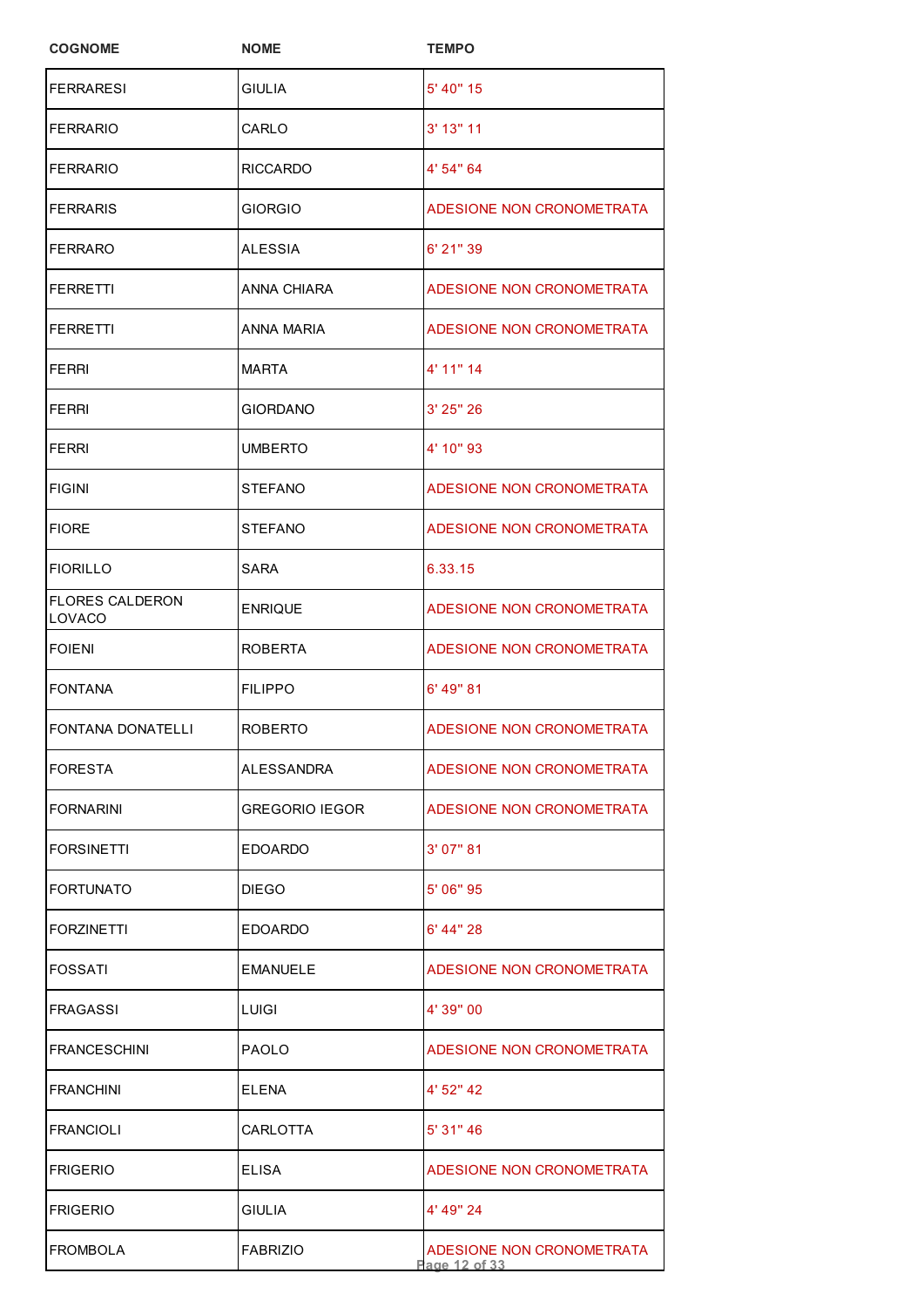| <b>COGNOME</b>   | <b>NOME</b>      | <b>TEMPO</b>                               |
|------------------|------------------|--------------------------------------------|
| <b>FRULIO</b>    | <b>DAVIDE</b>    | ADESIONE NON CRONOMETRATA                  |
| <b>FRUMUSA</b>   | <b>GIANLUCA</b>  | ADESIONE NON CRONOMETRATA                  |
| FUMAGALLI        | <b>DANIELE</b>   | ADESIONE NON CRONOMETRATA                  |
| <b>FUMAGALLI</b> | <b>DARIO</b>     | ADESIONE NON CRONOMETRATA                  |
| <b>FUOCHI</b>    | ELISA            | ADESIONE NON CRONOMETRATA                  |
| GABETTA          | <b>GRACE</b>     | 7' 46" 31                                  |
| GAFFURI          | ALBERTO          | 4' 34" 28                                  |
| GAJON            | <b>CHRISTIAN</b> | ADESIONE NON CRONOMETRATA                  |
| GALANTI          | <b>ALBERTO</b>   | ADESIONE NON CRONOMETRATA                  |
| <b>GALATI</b>    | <b>MIRIAM</b>    | ADESIONE NON CRONOMETRATA                  |
| GALBIATI         | <b>FRANCESCA</b> | 3' 58" 28                                  |
| GALBIATI         | NICCOLO'         | 3' 56" 08                                  |
| GALLA            | <b>AMERIGO</b>   | ADESIONE NON CRONOMETRATA                  |
| GALLEANI         | <b>CHIARA</b>    | 6' 42" 75                                  |
| GALLI            | <b>ANNA</b>      | 10' 32" 95                                 |
| GALLO            | <b>FRANCESCO</b> | 7' 05" 51                                  |
| <b>GALOFARO</b>  | <b>CONCETTA</b>  | ADESIONE NON CRONOMETRATA                  |
| GAMBIRASI        | <b>STEFANO</b>   | ADESIONE NON CRONOMETRATA                  |
| GARCIA           | LUCA             | 9' 03" 37                                  |
| GARIBALDI DEVOTO | <b>BIANCA</b>    | ADESIONE NON CRONOMETRATA                  |
| GARIBOLDI        | ALDO DAVIDE      | ADESIONE NON CRONOMETRATA                  |
| GARZONIO         | <b>PIETRO</b>    | ADESIONE NON CRONOMETRATA                  |
| GATTARELLO       | CLAUDIA          | ADESIONE NON CRONOMETRATA                  |
| GELAO            | NICCOLO'         | 8'56''00                                   |
| GELMINI          | <b>MARCO</b>     | ADESIONE NON CRONOMETRATA                  |
| GENINAZZA        | <b>MATTEO</b>    | ADESIONE NON CRONOMETRATA                  |
| GENINAZZI        | JACOPO           | 6.40.12                                    |
| <b>GENTILE</b>   | <b>ELENA</b>     | 5' 00' 01                                  |
| GERBAZ           | <b>GIAMPAOLO</b> | 4' 47" 29                                  |
| <b>GERMANI</b>   | <b>ELEONORA</b>  | ADESIONE NON CRONOMETRATA<br>Page 13 of 33 |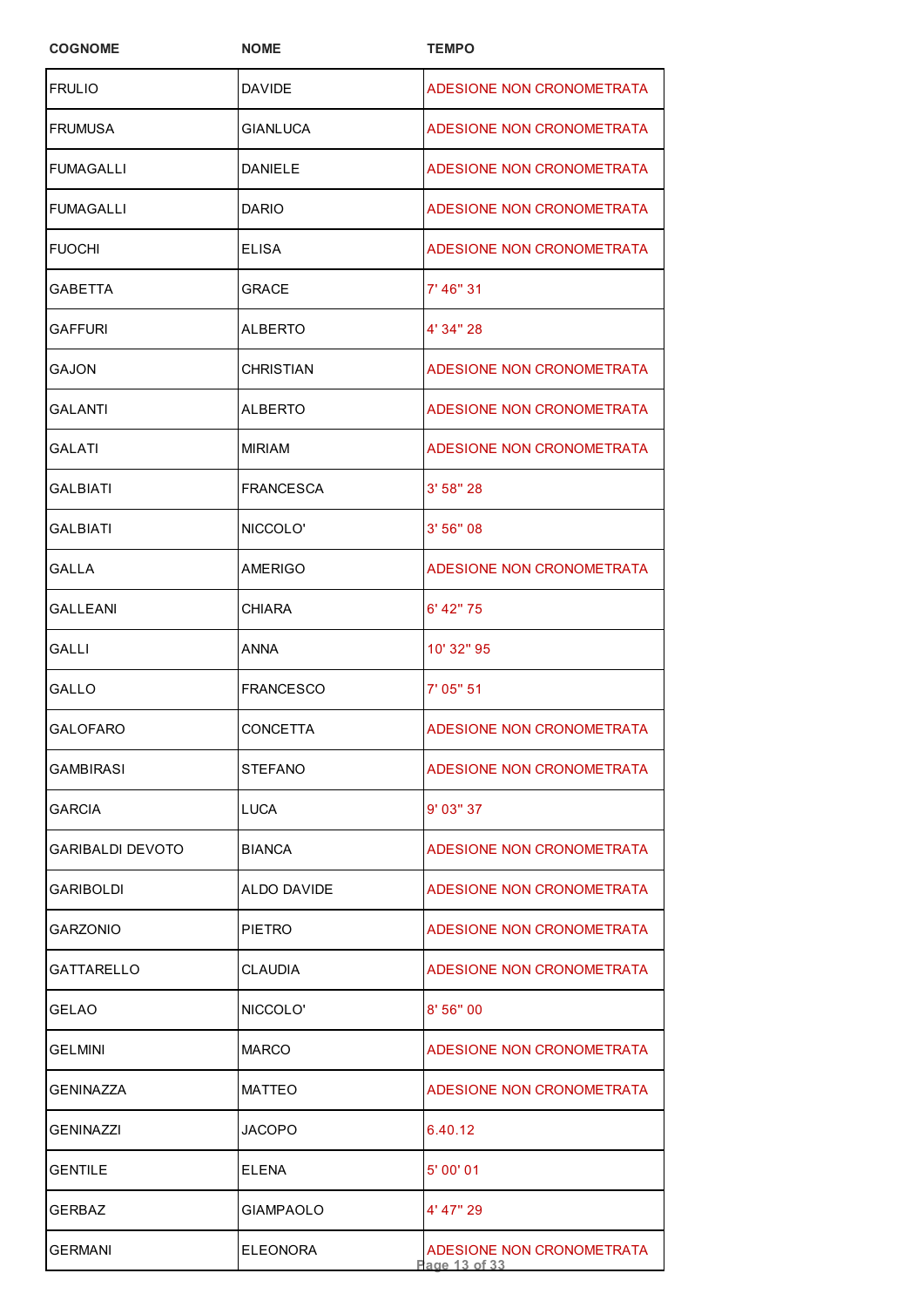| <b>COGNOME</b>  | <b>NOME</b>        | <b>TEMPO</b>               |
|-----------------|--------------------|----------------------------|
| <b>GERMANO</b>  | <b>PHILIPPE</b>    | 4' 45" 12                  |
| GERVASONI       | <b>MATTEO</b>      | ADESIONE NON CRONOMETRATA  |
| GHELLI          | <b>FEDERICO</b>    | ADESIONE NON CRONOMETRATA  |
| GHETTI          | OTTAVIO            | $6'$ 14" 23                |
| GHIRO           | <b>BENITO</b>      | ADESIONE NON CRONOMETRATA  |
| GIAGU           | STEFANO            | ADESIONE NON CRONOMETRATA  |
| GIANNONE        | GIUSEPPE           | ADESIONE NON CRONOMETRATA  |
| GIAROLI         | ANGELO             | ADESIONE NON CRONOMETRATA  |
| GIAZZI          | OSCAR              | ADESIONE NON CRONOMETRATA  |
| <b>GIGLIO</b>   | <b>ROBERTO</b>     | 4' 48" 00                  |
| <b>GIGOLINI</b> | RICCARDO           | ADESIONE NON CRONOMETRATA  |
| <b>GIORDANO</b> | <b>MICHELE</b>     | ADESIONE NON CRONOMETRATA  |
| GIORGETTI       | ANDREA             | 3' 48" 34                  |
| GIOVAGNOLI      | LUCA               | ADESIONE NON CRONOMETRATA  |
| GIOVE           | <b>GIORGIA</b>     | 5' 10" 68                  |
| <b>GIUNTA</b>   | FEDERICO           | ADESIONE NON CRONOMETRATA  |
| <b>GOFFI</b>    | <b>GABRIELE</b>    | ADESIONE NON CRONOMETRATA  |
| GOI             | <b>IVAN DAVIDE</b> | ADESIONE NON CRONOMETRATA  |
| GORINI          | GIUSEPPE           | 8'55''49                   |
| GOUFFRAN        | STELLA ANAIS       | ADESIONE NON CRONOMETRATA  |
| GRADIZZI        | SILVIA             | ADESIONE NON CRONOMETRATA  |
| GRANDI          | TESSA MARIKA       | ADESIONE NON CRONOMETRATA  |
| GRASSELLI       | EFREM              | ADESIONE NON CRONOMETRATA  |
| GRASSINI        | EDOARDO            | 3' 51'' 10                 |
| GRAZIANI        | ANDREA             | ADESIONE NON CRONOMETRATA  |
| GRECO           | GABRIELE           | ADESIONE NON CRONOMETRATA  |
| GROSS           | RICHARD            | ADESIONE NON CRONOMETRATA  |
| GROSSI          | EMMA               | ADESIONE NON CRONOMETRATA  |
| GROSSI          | JACOPO             | ADESIONE NON CRONOMETRATA  |
| GUALINI         | ELENA              | 4' 32" 90<br>Page 14 of 33 |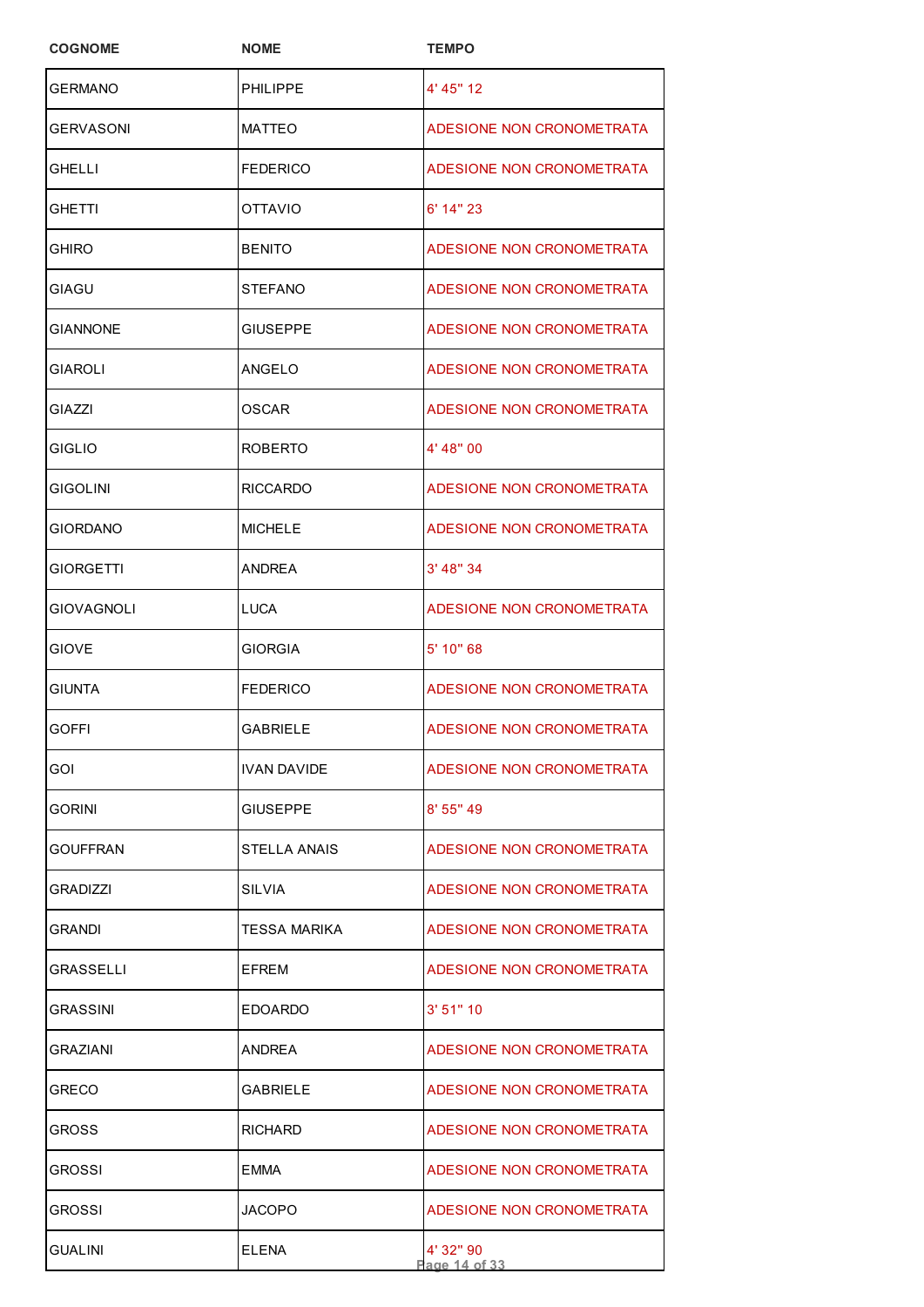| <b>COGNOME</b>     | <b>NOME</b>             | <b>TEMPO</b>               |
|--------------------|-------------------------|----------------------------|
| GUALLA             | <b>GIAMPAOLO</b>        | 5' 37" 65                  |
| GUASCHI            | <b>MARIA ILARIA</b>     | ADESIONE NON CRONOMETRATA  |
| GUCCIARDO          | ANDREA                  | ADESIONE NON CRONOMETRATA  |
| GUERRESCHI         | <b>GABRIELE</b>         | ADESIONE NON CRONOMETRATA  |
| GUERRIERO          | ALESSANDRO              | 3' 34" 20                  |
| GUERRIERO          | <b>ELIANA</b>           | 4' 30" 51                  |
| GUFFANTI           | <b>MAURO</b>            | 4' 14" 96                  |
| GUFFANTI           | AMEDEO                  | ADESIONE NON CRONOMETRATA  |
| GUGLIELMI          | <b>FRANCO</b>           | ADESIONE NON CRONOMETRATA  |
| GUIZZETTI          | LINDA                   | ADESIONE NON CRONOMETRATA  |
| <b>HABBOUBI</b>    | ANWAR                   | $2'$ 44" 87                |
| <b>HABBOUBI</b>    | ANWAR                   | ADESIONE NON CRONOMETRATA  |
| HAIDA              | AKRAM                   | ADESIONE NON CRONOMETRATA  |
| <b>HUGHES</b>      | <b>ELIZABETH</b>        | 6' 58" 05                  |
| <b>IANNANTUONI</b> | <b>GIOVANNA</b>         | 8' 55" 73                  |
| <b>IBOCKAUD</b>    | <b>CHRIST</b>           | 3' 07" 95                  |
| ILLECAS MOGROVEJO  | <b>BETSABE'</b>         | 4' 43" 14                  |
| <b>IMPIOMBATO</b>  | ALESSANDRO              | 3' 55'' 53                 |
| <b>IMPIOMBATO</b>  | ALESSANDRO              | ADESIONE NON CRONOMETRATA  |
| <b>INCAMPO</b>     | <b>DOMENICO</b>         | ADESIONE NON CRONOMETRATA  |
| <b>INCERTI</b>     | CARLO                   | 4' 59" 63                  |
| INGHILLERI         | <b>ENRICO</b>           | ADESIONE NON CRONOMETRATA  |
| INGRILLI'          | <b>FLAVIO</b>           | ADESIONE NON CRONOMETRATA  |
| <b>INNOCENTI</b>   | <b>FEDERICO</b>         | ADESIONE NON CRONOMETRATA  |
| <b>INVERNIZZI</b>  | <b>DILETTA</b>          | 8' 34" 41                  |
| <b>INVERNIZZI</b>  | ANDREA                  | 3' 40" 16                  |
| INZOLI             | <b>FRANCESCO ETTORE</b> | ADESIONE NON CRONOMETRATA  |
| <b>IOCOLANO</b>    | SMONE                   | 4' 28" 22                  |
| IVALDI             | <b>CHIARA</b>           | ADESIONE NON CRONOMETRATA  |
| IZZINOSA           | <b>MARIA ANTONIETTA</b> | 5' 14" 62<br>Page 15 of 33 |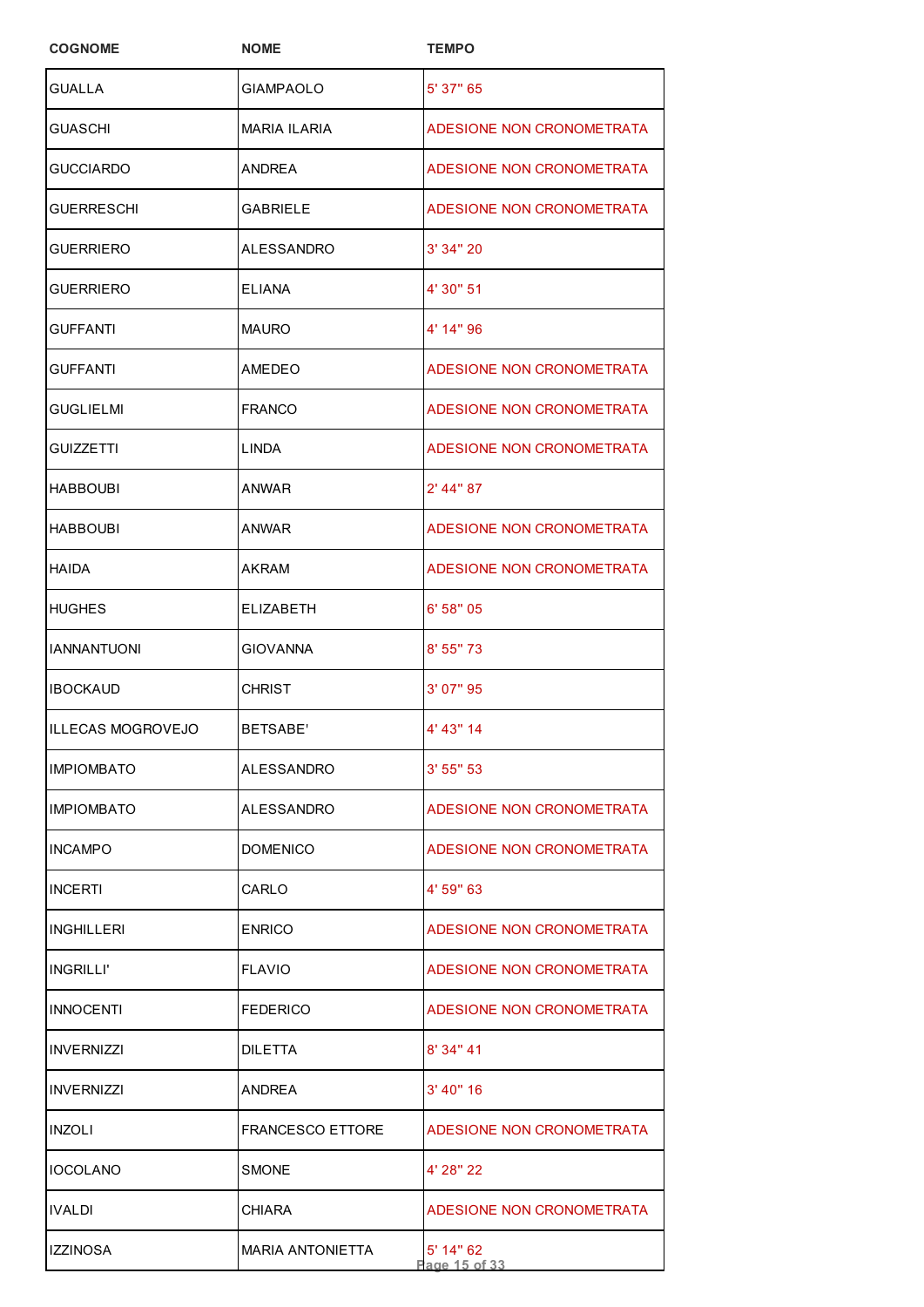| <b>COGNOME</b>     | <b>NOME</b>         | <b>TEMPO</b>                               |
|--------------------|---------------------|--------------------------------------------|
| JAMMEH             | <b>IBRAHIM</b>      | 2' 30" 77                                  |
| KAMAL              | AYYOUB              | 3' 02" 96                                  |
| <b>KIYAK</b>       | <b>CEYDA</b>        | ADESIONE NON CRONOMETRATA                  |
| <b>KLIMCZAK</b>    | ALICE               | 7' 12" 94                                  |
| KOUA               | <b>FRANCK BRICE</b> | ADESIONE NON CRONOMETRATA                  |
| <b>KUZNETSOVA</b>  | SOFIA               | 4' 44" 94                                  |
| LA BELLA           | <b>EMANUELE</b>     | 5' 39" 16                                  |
| LA FOSCA           | ALESSANDRO          | ADESIONE NON CRONOMETRATA                  |
| <b>LA MOTTA</b>    | <b>DOMENICO</b>     | ADESIONE NON CRONOMETRATA                  |
| LACERENZA          | <b>CRISTIANO</b>    | ADESIONE NON CRONOMETRATA                  |
| <b>LACICERCHIA</b> | ANTONIO             | 3' 43" 10                                  |
| <b>LACICERCHIA</b> | <b>DAVIDE</b>       | 3' 43" 08                                  |
| LAI                | WONEDEMU            | ADESIONE NON CRONOMETRATA                  |
| <b>LAMACCHIA</b>   | <b>FRANCO</b>       | ADESIONE NON CRONOMETRATA                  |
| <b>LAMBERTI</b>    | LUDOVICO            | 5' 05" 76                                  |
| <b>LAMQUET</b>     | <b>ELODIE</b>       | ADESIONE NON CRONOMETRATA                  |
| <b>LANDINI</b>     | <b>MARIO EMILIO</b> | ADESIONE NON CRONOMETRATA                  |
| LANDRO'            | <b>FEDERICA</b>     | 4' 44" 44                                  |
| LARICCIA           | GIULIA              | ADESIONE NON CRONOMETRATA                  |
| LASEN              | FRANCESCO           | ADESIONE NON CRONOMETRATA                  |
| LASERRA            | LUCA                | 4' 28" 77                                  |
| LAUDADIO           | ALBERTO             | ADESIONE NON CRONOMETRATA                  |
| LAUDATO            | GABRIELE            | 5' 02" 13                                  |
| LAURENZA           | TOMMASO LUCA        | ADESIONE NON CRONOMETRATA                  |
| LAVAZZA            | RICCARDO            | ADESIONE NON CRONOMETRATA                  |
| <b>LECCHI</b>      | GIANLUCA            | 10' 29" 02                                 |
| <b>LEMBO</b>       | SOPHIE              | $6'$ 37" 40                                |
| LIBRANDI           | ANTONIO             | ADESIONE NON CRONOMETRATA                  |
| LIGABUE            | OMAR                | ADESIONE NON CRONOMETRATA                  |
| LIGUGNANA          | ALESSIA             | ADESIONE NON CRONOMETRATA<br>Page 16 of 33 |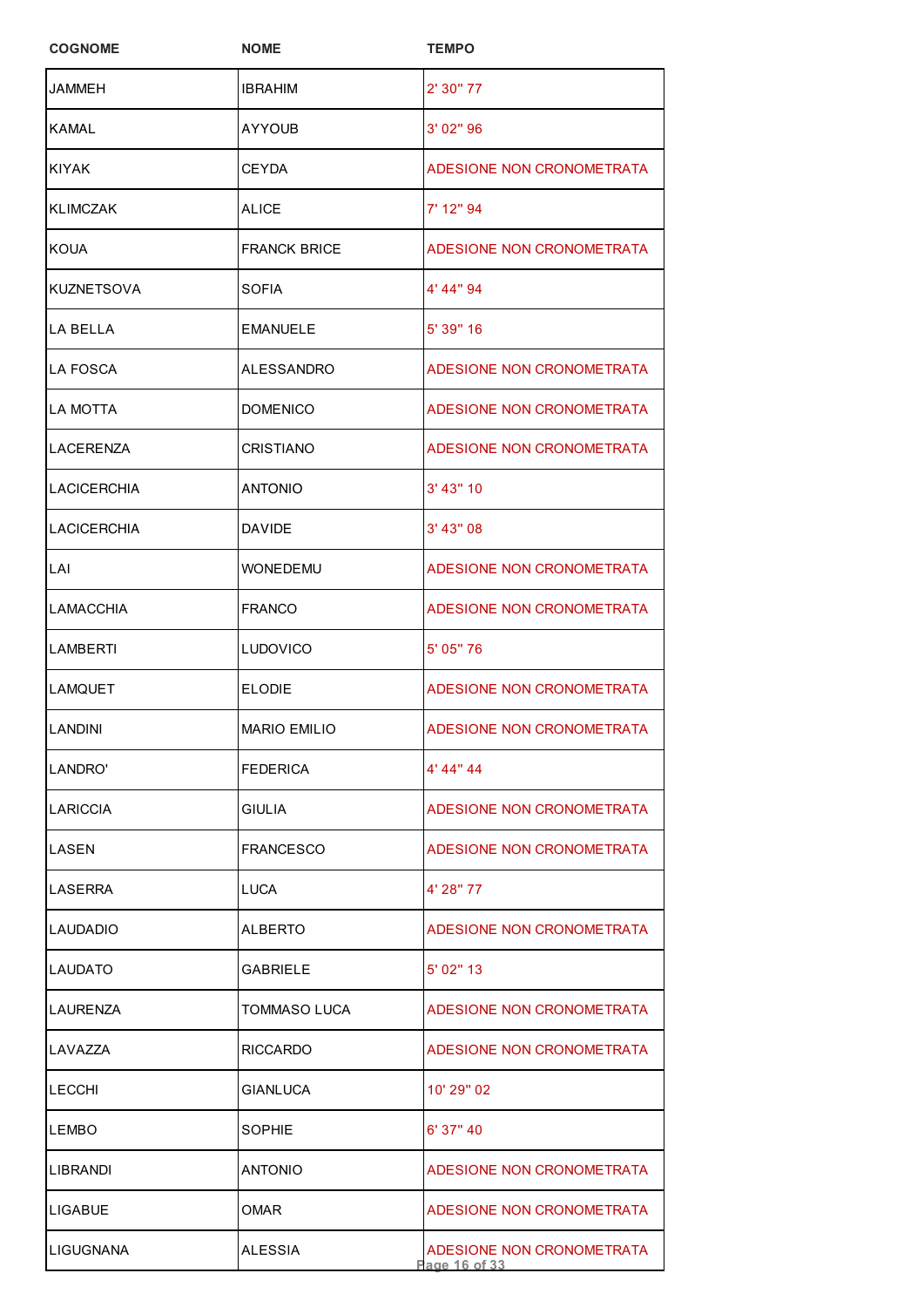| <b>COGNOME</b>    | <b>NOME</b>        | <b>TEMPO</b>                               |
|-------------------|--------------------|--------------------------------------------|
| LIJOI             | LIAM               | 5' 25" 11                                  |
| LO VERME          | <b>MARCO</b>       | ADESIONE NON CRONOMETRATA                  |
| LOBASCIO          | LUCA               | ADESIONE NON CRONOMETRATA                  |
| LOBASCIO          | <b>MARCO</b>       | ADESIONE NON CRONOMETRATA                  |
| LOBASCIO          | LUCA               | 3' 44" 15                                  |
| LOI               | <b>FILIPPO</b>     | ADESIONE NON CRONOMETRATA                  |
| LOMBARDI          | <b>GIULIA</b>      | ADESIONE NON CRONOMETRATA                  |
| LOMBARDO          | ROCCO              | ADESIONE NON CRONOMETRATA                  |
| LOMBARDO          | <b>LUCREZIA</b>    | ADESIONE NON CRONOMETRATA                  |
| LONATI            | ROBERTA            | ADESIONE NON CRONOMETRATA                  |
| <b>LONGHI</b>     | <b>MAURO RENZO</b> | ADESIONE NON CRONOMETRATA                  |
| LONGO             | LORENZO            | 3' 38" 04                                  |
| LONGO             | ANDREA             | ADESIONE NON CRONOMETRATA                  |
| LONNI             | TOMMASO            | ADESIONE NON CRONOMETRATA                  |
| LOVATO            | ANDREA ALBERTO     | ADESIONE NON CRONOMETRATA                  |
| <b>LUCCHISANI</b> | <b>MATTEO</b>      | ADESIONE NON CRONOMETRATA                  |
| <b>ILUCHESA</b>   | <b>FRANCESCA</b>   | 4' 57" 22                                  |
| LUGARINI          | <b>ENRICO</b>      | ADESIONE NON CRONOMETRATA                  |
| LUZZI             | LOREDANA           | 5'36''13                                   |
| LUZZI             | LOREDANA           | ADESIONE NON CRONOMETRATA                  |
| MAGGIORE          | TOMMASO            | $3'$ 25" 49                                |
| <b>MAGGIORE</b>   | TOMMASO            | ADESIONE NON CRONOMETRATA                  |
| <b>MAGLIONE</b>   | <b>STEFANO</b>     | 3' 02" 37                                  |
| MAGNI             | ALESSANDRO         | ADESIONE NON CRONOMETRATA                  |
| MAINI             | RICCARDO           | 3'01''21                                   |
| MAIO              | ALESSANDRO         | ADESIONE NON CRONOMETRATA                  |
| <b>MAIONE</b>     | <b>FEDERICA</b>    | ADESIONE NON CRONOMETRATA                  |
| <b>MANCUSO</b>    | <b>GIUSEPPE</b>    | ADESIONE NON CRONOMETRATA                  |
| <b>MANCUSO</b>    | LUCA               | ADESIONE NON CRONOMETRATA                  |
| MANDELLI          | <b>MATTEO</b>      | ADESIONE NON CRONOMETRATA<br>Page 17 of 33 |
|                   |                    |                                            |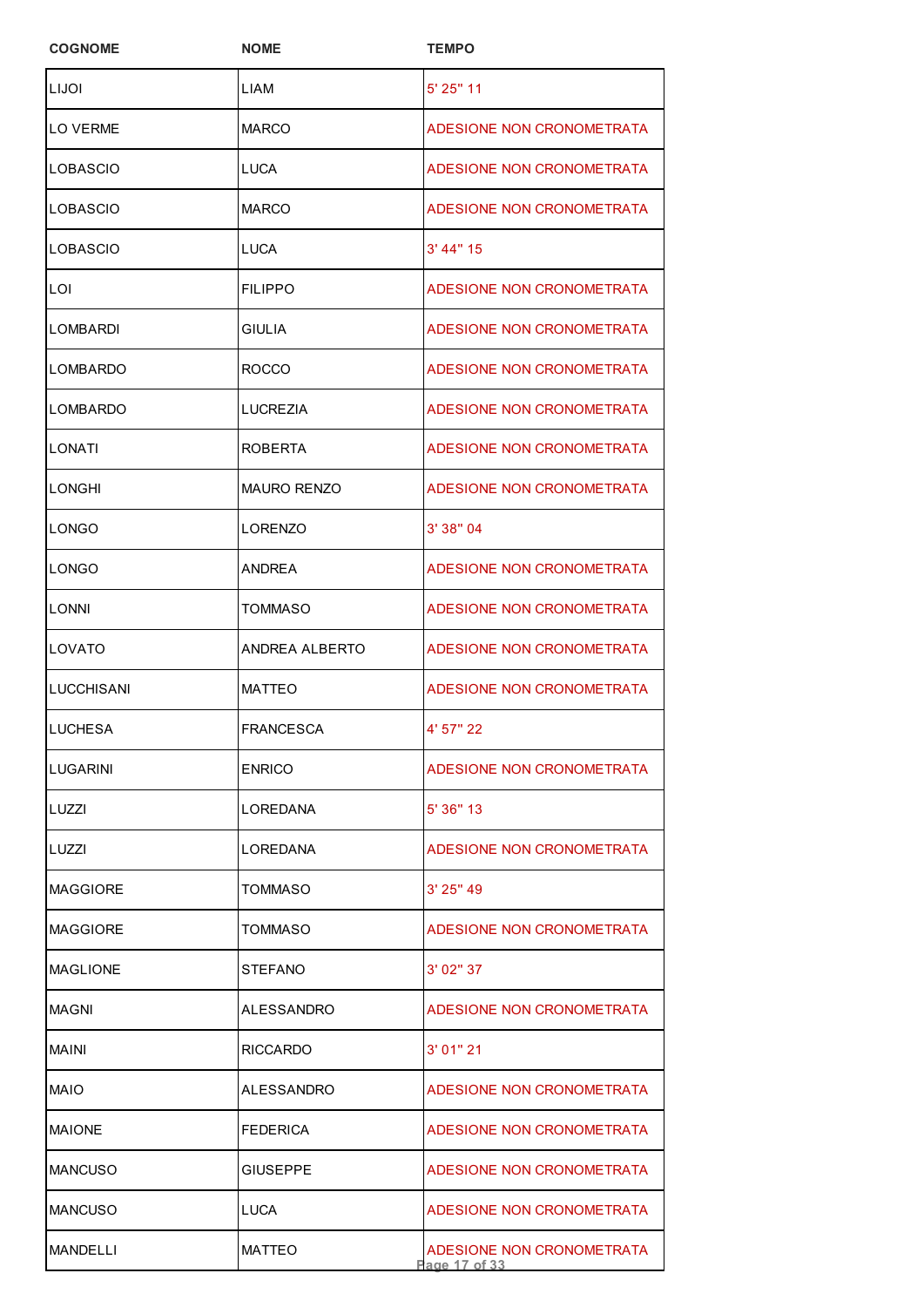| <b>COGNOME</b>     | <b>NOME</b>         | <b>TEMPO</b>               |
|--------------------|---------------------|----------------------------|
| <b>MANERA</b>      | <b>ROBERTO</b>      | 4' 30" 91                  |
| MANFREDI           | SVEVA               | 4.59.12                    |
| <b>MANFREDI</b>    | <b>MATTEO</b>       | 4' 10" 92                  |
| <b>MANFREDI</b>    | SVEVA               | 4' 40" 35                  |
| <b>MANFREDOTTI</b> | DAVIDE FRANCESCO    | ADESIONE NON CRONOMETRATA  |
| <b>MANTA</b>       | <b>GIUSEPPE</b>     | ADESIONE NON CRONOMETRATA  |
| MANZINI            | VIVIANA MELISSA     | ADESIONE NON CRONOMETRATA  |
| <b>MANZONI</b>     | <b>BARBARA</b>      | ADESIONE NON CRONOMETRATA  |
| MAPELLI            | <b>MINA</b>         | 5.50.60                    |
| <b>MAPELLI</b>     | CORA                | 5.54.49                    |
| <b>MARANGON</b>    | <b>ROBERTO</b>      | ADESIONE NON CRONOMETRATA  |
| <b>MARCHESI</b>    | <b>GIORGIO</b>      | ADESIONE NON CRONOMETRATA  |
| MARCHIANO'         | ELVIRA              | 3' 32" 83                  |
| MARCI              | <b>BIANCA</b>       | ADESIONE NON CRONOMETRATA  |
| MARCINNO'          | <b>PAOLO</b>        | ADESIONE NON CRONOMETRATA  |
| <b>MARCOLONGO</b>  | <b>ROBERTO</b>      | ADESIONE NON CRONOMETRATA  |
| <b>MARCON</b>      | <b>SERGIO</b>       | ADESIONE NON CRONOMETRATA  |
| MARELLI            | ALESSANDRA          | ADESIONE NON CRONOMETRATA  |
| MARESCA            | AGOSTINO            | ADESIONE NON CRONOMETRATA  |
| MARGARECI          | <b>GABRIELE</b>     | 4' 18" 70                  |
| MARI               | <b>DAVIDE</b>       | 7' 43" 10                  |
| <b>MARIANI</b>     | <b>MATTEO</b>       | ADESIONE NON CRONOMETRATA  |
| MARIANO            | <b>MARCO TONI</b>   | ADESIONE NON CRONOMETRATA  |
| MARLETTA           | ANDREA              | 4' 53" 56                  |
| MARLETTA           | <b>ANDREA</b>       | ADESIONE NON CRONOMETRATA  |
| <b>MARRAS</b>      | <b>MAURIZIO</b>     | ADESIONE NON CRONOMETRATA  |
| <b>MARTERA</b>     | <b>ELISA</b>        | ADESIONE NON CRONOMETRATA  |
| <b>MARTINENGO</b>  | CARLO LUCA          | ADESIONE NON CRONOMETRATA  |
| MARZAN             | <b>MATTEO MARCO</b> | ADESIONE NON CRONOMETRATA  |
| MARZORATI          | <b>MARCO</b>        | 3' 49" 43<br>Page 18 of 33 |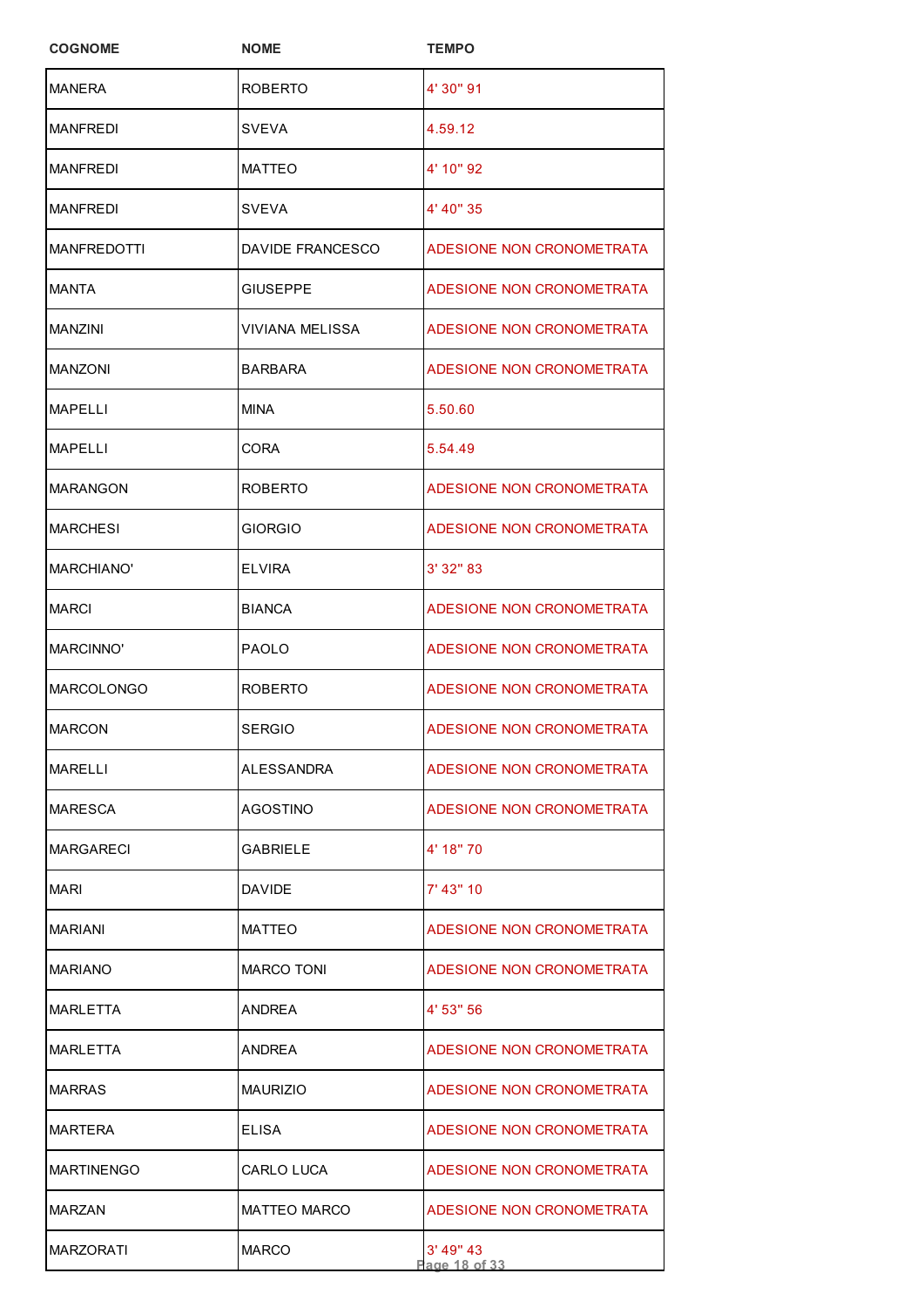| <b>COGNOME</b>    | <b>NOME</b>                 | <b>TEMPO</b>              |
|-------------------|-----------------------------|---------------------------|
| <b>MARZORATI</b>  | <b>MARCO</b>                | ADESIONE NON CRONOMETRATA |
| <b>MASCARETTI</b> | <b>ANNA</b>                 | 4' 16" 41                 |
| MASCIULLI         | <b>MATHIAS FAUSTO</b>       | ADESIONE NON CRONOMETRATA |
| <b>MASERATI</b>   | <b>MARCO</b>                | ADESIONE NON CRONOMETRATA |
| <b>MASOLINI</b>   | <b>MARCO</b>                | 4' 15" 62                 |
| <b>MASOTTI</b>    | <b>ANTONELLO</b>            | 4' 10" 75                 |
| MASSARA           | GIUSEPPE                    | 4' 16" 32                 |
| MASTRANGELO       | <b>DIEGO</b>                | 4' 47" 46                 |
| <b>MATASSINO</b>  | <b>LUCA</b>                 | ADESIONE NON CRONOMETRATA |
| <b>MATELINI</b>   | <b>MIRKO</b>                | 4' 06" 16                 |
| <b>MATTFI</b>     | <b>GINEVRA DONATA MATIL</b> | ADESIONE NON CRONOMETRATA |
| <b>MATTIA</b>     | <b>LUCA</b>                 | 3' 17" 21                 |
| <b>MATTONI</b>    | <b>MARTINA</b>              | 5' 59" 72                 |
| <b>MAYER</b>      | <b>MICHELANGELO</b>         | 5' 45" 40                 |
| <b>MAZZETTO</b>   | <b>CHIARA</b>               | ADESIONE NON CRONOMETRATA |
| <b>MAZZOLA</b>    | <b>SIMON</b>                | 3' 07" 40                 |
| MAZZUCATO         | <b>ANDREA</b>               | ADESIONE NON CRONOMETRATA |
| MEANTI            | <b>CARMEN</b>               | 5' 36" 22                 |
| MEDAGLIA          | <b>ALBERTO</b>              | 4' 16" 62                 |
| <b>MEDVIDOVIC</b> | <b>MARIO</b>                | 4' 48" 33                 |
| MELEGARI          | <b>MARGHERITA</b>           | ADESIONE NON CRONOMETRATA |
| MELOSSI           | <b>MARGHERITA</b>           | ADESIONE NON CRONOMETRATA |
| MELOSSI           | <b>GIACOMO</b>              | ADESIONE NON CRONOMETRATA |
| <b>MELOSSI</b>    | <b>FILIPPO</b>              | ADESIONE NON CRONOMETRATA |
| <b>MEMOLI</b>     | <b>VITO</b>                 | ADESIONE NON CRONOMETRATA |
| MENGHI            | <b>GIACOMO</b>              | 4' 49" 85                 |
| <b>MENNO</b>      | <b>ELISA</b>                | 5' 44" 81                 |
| MEOLI             | <b>CLAUDIA</b>              | 5.41.96                   |
| <b>MERCATALI</b>  | <b>FRANCESCA</b>            | 4.28.91                   |
| <b>MERSICA</b>    | <b>GIULIA</b>               | 6' 13" 40<br>age 19 of 33 |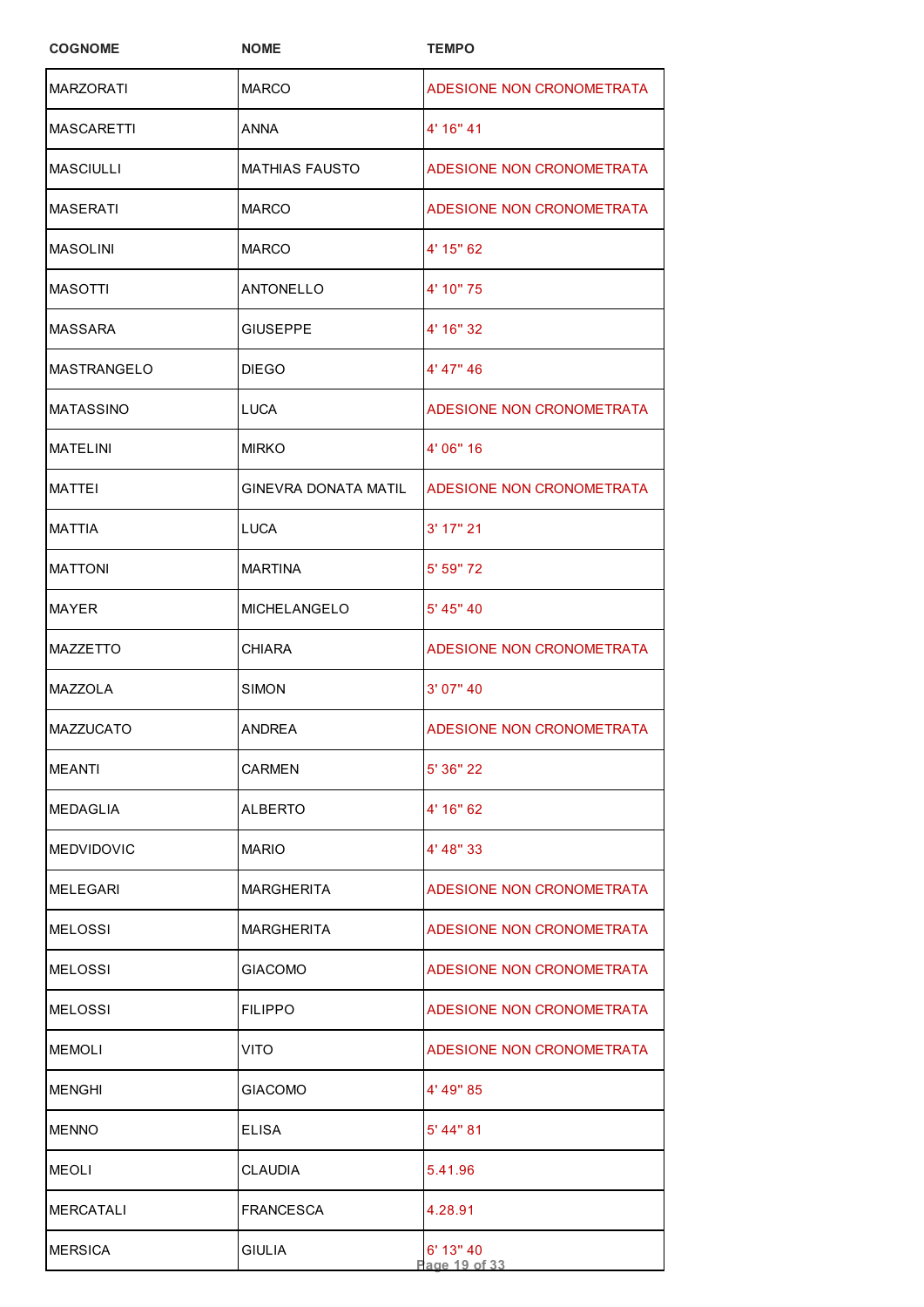| <b>COGNOME</b>    | <b>NOME</b>           | <b>TEMPO</b>                 |
|-------------------|-----------------------|------------------------------|
| <b>MERSICA</b>    | CHIARA                | 6' 13" 22                    |
| MESSA             | <b>CRISTINA</b>       | 8' 55" 50                    |
| <b>MESSENZANI</b> | ANGELO                | ADESIONE NON CRONOMETRATA    |
| <b>MESSINA</b>    | <b>GIANMARCO</b>      | ADESIONE NON CRONOMETRATA    |
| <b>MEYER</b>      | LORENZO               | 3' 54'' 71                   |
| MEZZETTI          | <b>ROBERTO</b>        | ADESIONE NON CRONOMETRATA    |
| <b>MIGGIANO</b>   | <b>MATTEO AUGUSTO</b> | ADESIONE NON CRONOMETRATA    |
| MIGNACCA          | NICOLO'               | 3' 00" 05                    |
| MIGNACCA          | NICOLO'               | 3' 01" 70                    |
| <b>MIGNACCA</b>   | SIMONE BARTOLOMEO     | ADESIONE NON CRONOMETRATA    |
| <b>MIGNACCA</b>   | NICOLO'               | ADESIONE NON CRONOMETRATA    |
| <b>MIGNONE</b>    | <b>FEDERICO</b>       | ADESIONE NON CRONOMETRATA    |
| MILANI            | <b>GIULIA</b>         | ADESIONE NON CRONOMETRATA    |
| <b>MILANI</b>     | <b>ROBERTO</b>        | ADESIONE NON CRONOMETRATA    |
| <b>MINOJA</b>     | <b>BEATRICE</b>       | 4' 07" 04                    |
| <b>MINOJA</b>     | <b>EDOARDO</b>        | 4' 37" 05                    |
| <b>MISCIOSCIA</b> | <b>MAURO RICCARDO</b> | ADESIONE NON CRONOMETRATA    |
| <b>MISSAGLIA</b>  | <b>CARLOTTA</b>       | ADESIONE NON CRONOMETRATA    |
| MISSAGLIA         | <b>RINALDO</b>        | ADESIONE NON CRONOMETRATA    |
| <b>MITROFAN</b>   | EVELINA               | ADESIONE NON CRONOMETRATA    |
| MOGGI             | <b>MARTINA</b>        | 4' 52" 81                    |
| <b>MOIOLI</b>     | <b>PETRA</b>          | ADESIONE NON CRONOMETRATA    |
| <b>MOLARI</b>     | <b>MATTEO</b>         | ADESIONE NON CRONOMETRATA    |
| <b>MONETA</b>     | <b>PIETRO</b>         | 5' 13" 06                    |
| <b>MONFREGOLA</b> | <b>GAETANO</b>        | ADESIONE NON CRONOMETRATA    |
| <b>MONGUZZI</b>   | GIULIA                | ADESIONE NON CRONOMETRATA    |
| <b>MONTICELLI</b> | STEFANO               | $3'$ 52" 56                  |
| <b>MORANDI</b>    | <b>MONICA</b>         | ADESIONE NON CRONOMETRATA    |
| Mori              | <b>FRANCESCA</b>      | ADESIONE NON CRONOMETRATA    |
| <b>MORINO</b>     | LORENZO               | $3'$ 15" 53<br>Page 20 of 33 |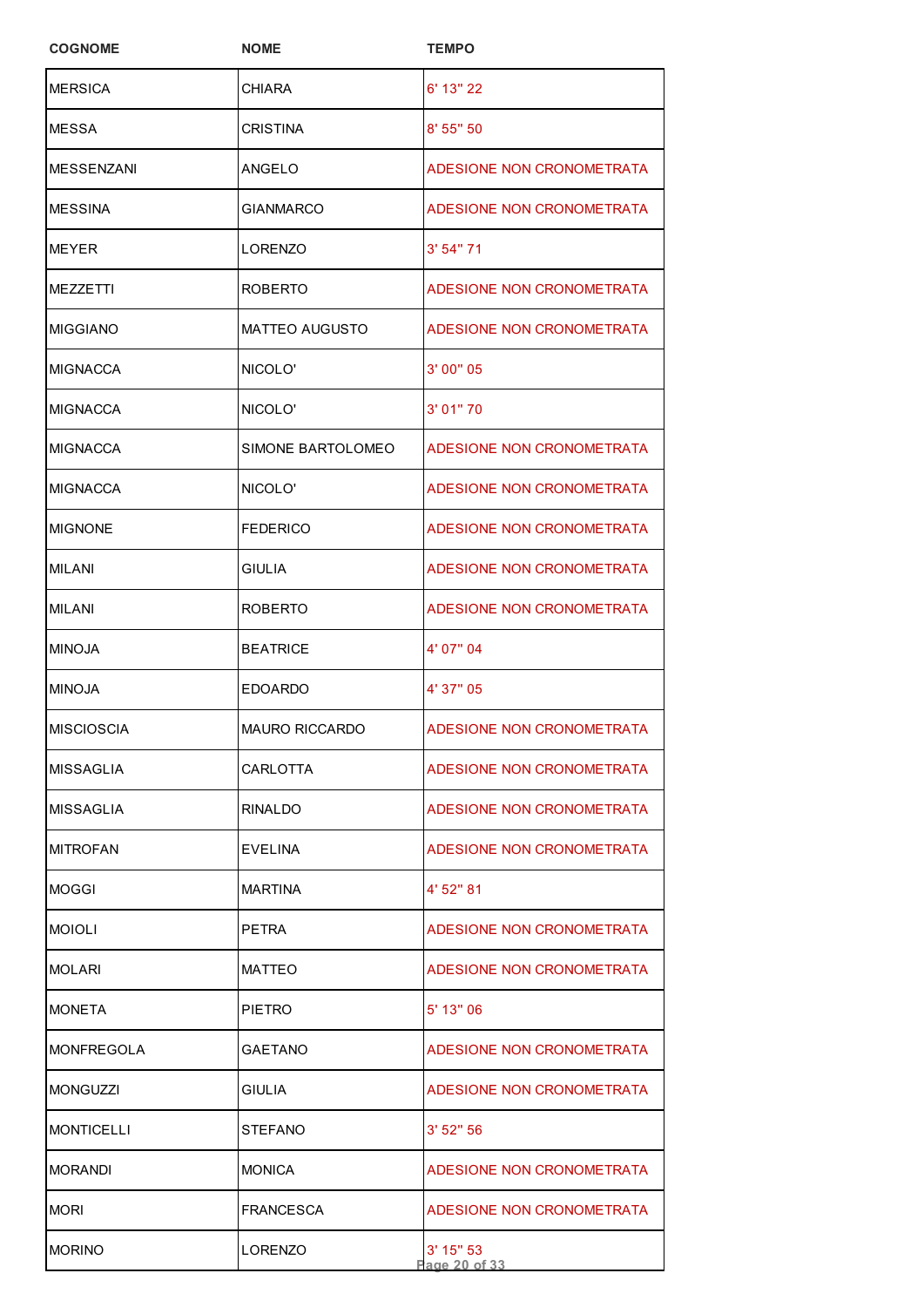| <b>COGNOME</b>    | <b>NOME</b>      | <b>TEMPO</b>               |
|-------------------|------------------|----------------------------|
| <b>MORINO</b>     | LORENZO          | ADESIONE NON CRONOMETRATA  |
| <b>MORINO</b>     | <b>PIERO</b>     | ADESIONE NON CRONOMETRATA  |
| <b>MORONI</b>     | ANDREA           | ADESIONE NON CRONOMETRATA  |
| <b>MOROSI</b>     | CARLO            | ADESIONE NON CRONOMETRATA  |
| <b>MORUZZI</b>    | <b>DANIELE</b>   | 3' 02" 62                  |
| <b>MORUZZI</b>    | <b>DANIELE</b>   | ADESIONE NON CRONOMETRATA  |
| MOTTA             | ARIANNA          | 7' 52" 68                  |
| MOTTA             | REBECCA          | 7' 59" 73                  |
| <b>MOTTA</b>      | <b>FRANCESCO</b> | ADESIONE NON CRONOMETRATA  |
| <b>MOTTARELLA</b> | GIACOMO          | 6' 22" 31                  |
| <b>MOTTARELLA</b> | <b>DIEGO</b>     | 4' 39" 07                  |
| <b>MUNERATO</b>   | OLMO             | ADESIONE NON CRONOMETRATA  |
| <b>MUNERATO</b>   | OLMO             | $3'$ 21" 98                |
| N'DIAYE           | GAIA RAMATOULAYE | ADESIONE NON CRONOMETRATA  |
| <b>NANNI</b>      | <b>MARCO</b>     | ADESIONE NON CRONOMETRATA  |
| <b>NARCISO</b>    | <b>LUCA</b>      | 4' 20" 41                  |
| NARDELLA          | <b>ALESSIA</b>   | ADESIONE NON CRONOMETRATA  |
| <b>NARDINI</b>    | <b>ROBERTO</b>   | ADESIONE NON CRONOMETRATA  |
| <b>NASO</b>       | <b>NAILA</b>     |                            |
| <b>NEGRETTI</b>   | <b>MICHELE</b>   | ADESIONE NON CRONOMETRATA  |
| <b>NEGRI</b>      | <b>FABIO</b>     | 6' 03" 65                  |
| <b>NEGRI</b>      | SILVIA           | 5' 53" 44                  |
| NESPOLO           | GRETA            | ADESIONE NON CRONOMETRATA  |
| <b>NICASTRO</b>   | SALVATORE        | ADESIONE NON CRONOMETRATA  |
| NICOLETTI         | CATERINA         | ADESIONE NON CRONOMETRATA  |
| <b>NICOLINI</b>   | STEPHAN          | ADESIONE NON CRONOMETRATA  |
| <b>NICOTRA</b>    | <b>FRANCESCO</b> | ADESIONE NON CRONOMETRATA  |
| <b>NIPOTI</b>     | <b>BERNARDO</b>  | $5'$ 01" 49                |
| <b>NIZZOLI</b>    | CLAUDIO          | ADESIONE NON CRONOMETRATA  |
| <b>NOCERA</b>     | ALICE            | 4' 15" 60<br>Page 21 of 33 |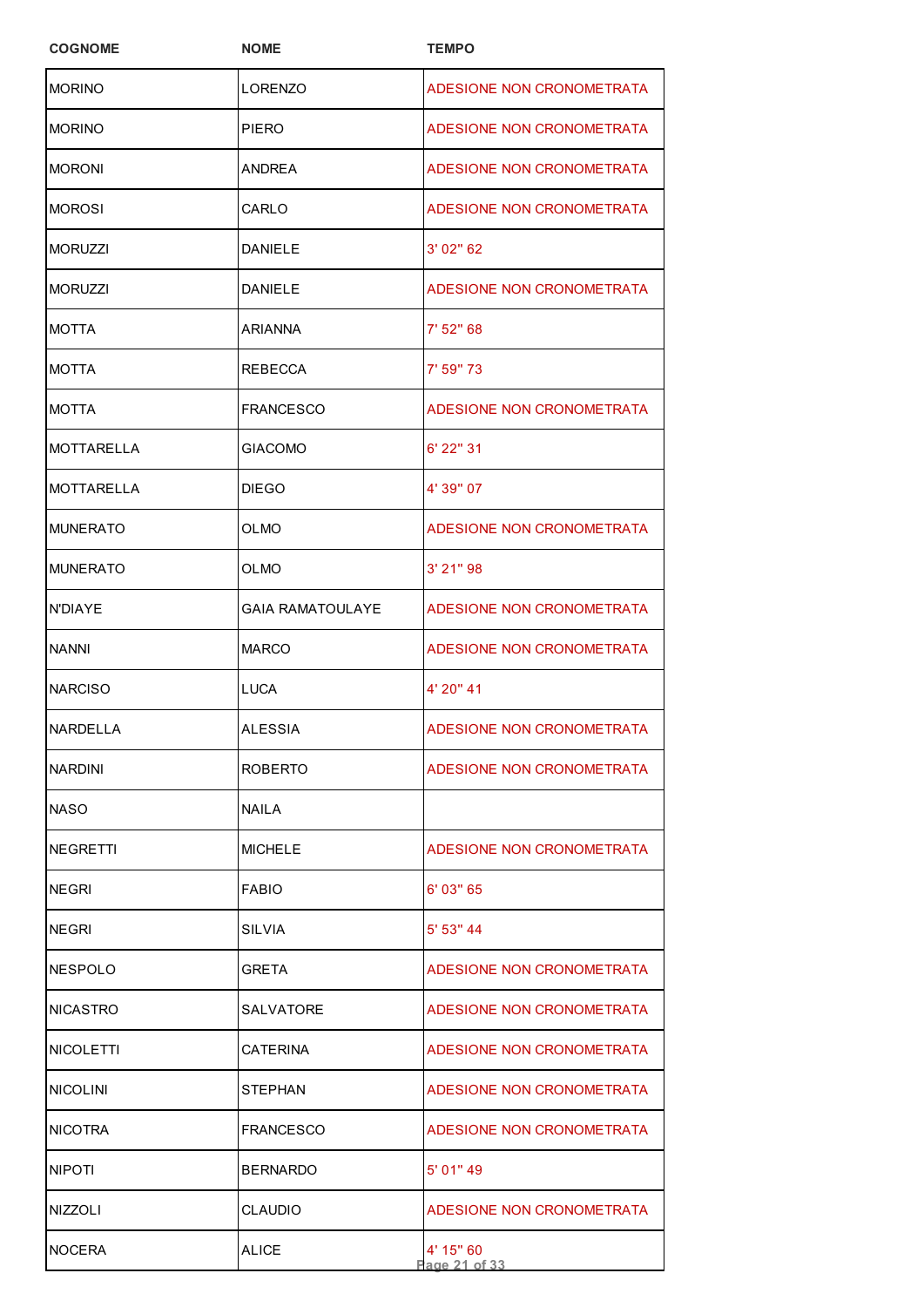| <b>COGNOME</b>    | <b>NOME</b>          | <b>TEMPO</b>               |
|-------------------|----------------------|----------------------------|
| <b>NOLLI</b>      | <b>ALESSIA</b>       | 6' 03" 66                  |
| <b>NORO</b>       | <b>GIOELE</b>        | 2' 58" 60                  |
| ODORICO           | <b>EZIO</b>          | ADESIONE NON CRONOMETRATA  |
| ODORICO           | MATILDE              | ADESIONE NON CRONOMETRATA  |
| OHANDJA           | DANI'                | ADESIONE NON CRONOMETRATA  |
| OLDANI            | <b>CLAUDIO</b>       | 4' 22" 91                  |
| OLIVIERI          | <b>VIRGINIA</b>      | 3' 03" 37                  |
| <b>OLIVIERI</b>   | FABIO                | ADESIONE NON CRONOMETRATA  |
| ONEDA             | EMMA                 | 5' 09" 22                  |
| ONETO             | <b>FABRIZIO</b>      | 6' 07" 31                  |
| ONETO             | ISABELLA             | 6' 07" 07                  |
| ONETO             | <b>MATILDA</b>       | ADESIONE NON CRONOMETRATA  |
| OPPO              | <b>ANDREA LEONE</b>  | 5' 18" 12                  |
| ORIGONE           | ANNA                 | ADESIONE NON CRONOMETRATA  |
| ossi              | PAOLO MARIA          | ADESIONE NON CRONOMETRATA  |
| <b>PABA</b>       | <b>EDOARDO</b>       | ADESIONE NON CRONOMETRATA  |
| PADOVANO          | <b>LUCA GIUSEPPE</b> | ADESIONE NON CRONOMETRATA  |
| PAGANI            | RICCARDO             | ADESIONE NON CRONOMETRATA  |
| PAGANONI          | SIMONE               | 3' 55'' 51                 |
| PAGETTI           | <b>ELIGIO</b>        | ADESIONE NON CRONOMETRATA  |
| PAGI IARI         | <b>ANDRFA</b>        | 7' 48" 00                  |
| PAGNI             | <b>FABIO</b>         | 3' 49" 66                  |
| PALADINI          | FRANCESCO            | 3' 52" 49                  |
| PALAZZOLI         | RICCARDO             | $5'$ 51" 12                |
| PALLAVERA         | <b>MATTEO</b>        | 4' 48" 74                  |
| PALMULLI          | ANNA                 | ADESIONE NON CRONOMETRATA  |
| <b>PALUMMIERI</b> | GIULIO               | ADESIONE NON CRONOMETRATA  |
| PANEEBIANCO       | ANDREA               | 5' 00" 00                  |
| PANIZZUT          | ANDREA               | ADESIONE NON CRONOMETRATA  |
| <b>PANZA</b>      | DALILA               | 6' 29" 88<br>Page 22 of 33 |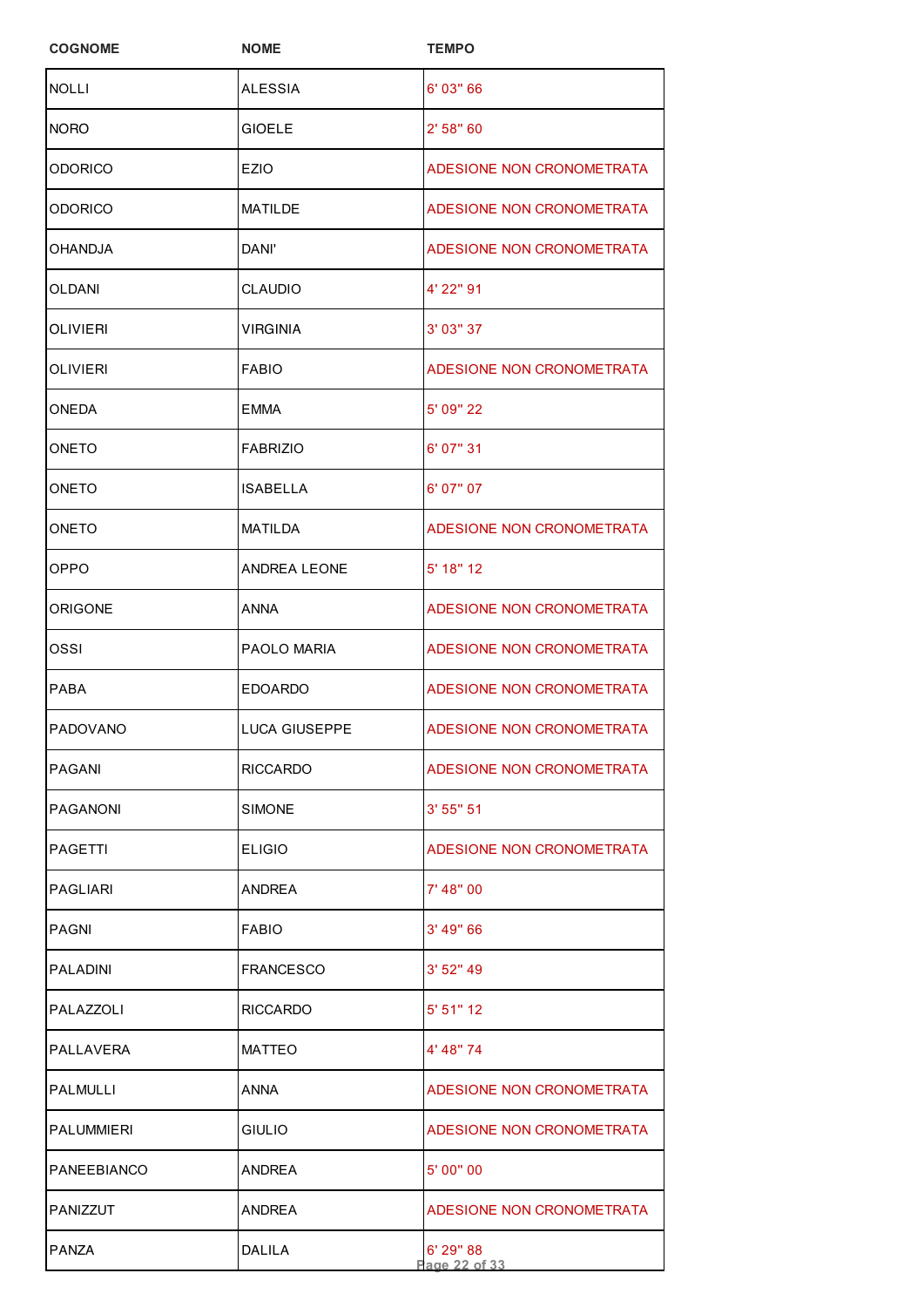| <b>COGNOME</b>     | <b>NOME</b>     | <b>TEMPO</b>                               |
|--------------------|-----------------|--------------------------------------------|
| <b>PANZA</b>       | <b>FABIO</b>    | 4' 53" 03                                  |
| PAOLIM             | VICTORIA        | 3' 34" 07                                  |
| <b>PAOLIN</b>      | VICTORIA        | ADESIONE NON CRONOMETRATA                  |
| <b>PAOLUCCI</b>    | <b>MAURO</b>    | ADESIONE NON CRONOMETRATA                  |
| <b>PAPALINI</b>    | SARA            | 4' 56" 32                                  |
| <b>PAPINI</b>      | <b>MATTEO</b>   | ADESIONE NON CRONOMETRATA                  |
| PARENTI            | PIERO           | 4' 34" 75                                  |
| PARENTI            | PIERO           | ADESIONE NON CRONOMETRATA                  |
| PASSARIELLO        | SARA LIDIA      | ADESIONE NON CRONOMETRATA                  |
| PASTORESSA         | LORENZO         | 5' 40" 72                                  |
| <b>PASTORI</b>     | <b>MARTA</b>    | 5' 05" 58                                  |
| PATANE'            | VALERIO         | ADESIONE NON CRONOMETRATA                  |
| PATANE'            | <b>GIUSEPPE</b> | ADESIONE NON CRONOMETRATA                  |
| PAUL               | <b>MICHELLE</b> | ADESIONE NON CRONOMETRATA                  |
| PELLEGRINI         | <b>DANIELE</b>  | 8' 05" 11                                  |
| <b>PELLEGRINI</b>  | <b>ANNA</b>     | 8' 09" 80                                  |
| PELLEGRINI         | EMMA            | 8' 18" 85                                  |
| PELLEGRINO         | TOMMASO         | 4' 07" 96                                  |
| <b>PELLICCIONE</b> | <b>LUCA</b>     | ADESIONE NON CRONOMETRATA                  |
| PEPE               | <b>LEONARDO</b> | $6'$ 11" 18                                |
| PEPE               | ELISABETTA      | 6'06''61                                   |
| PEPOLI             | <b>DAVIDE</b>   | ADESIONE NON CRONOMETRATA                  |
| <b>PERDONCIN</b>   | ANDREA          | ADESIONE NON CRONOMETRATA                  |
| PERI               | FRANCESCO       | 4' 11" 37                                  |
| <b>PERONI</b>      | DANIELE         | ADESIONE NON CRONOMETRATA                  |
| PEROTTI            | SILVIA          | $5'$ 15" 73                                |
| PERRELLA           | <b>FEDERICO</b> | 2' 54" 03                                  |
| PERRELLA           | <b>FEDERICO</b> | ADESIONE NON CRONOMETRATA                  |
| PERRELLA           | <b>MARCO</b>    | ADESIONE NON CRONOMETRATA                  |
| <b>PERSICHITTI</b> | STEFANO         | ADESIONE NON CRONOMETRATA<br>Page 23 of 33 |
|                    |                 |                                            |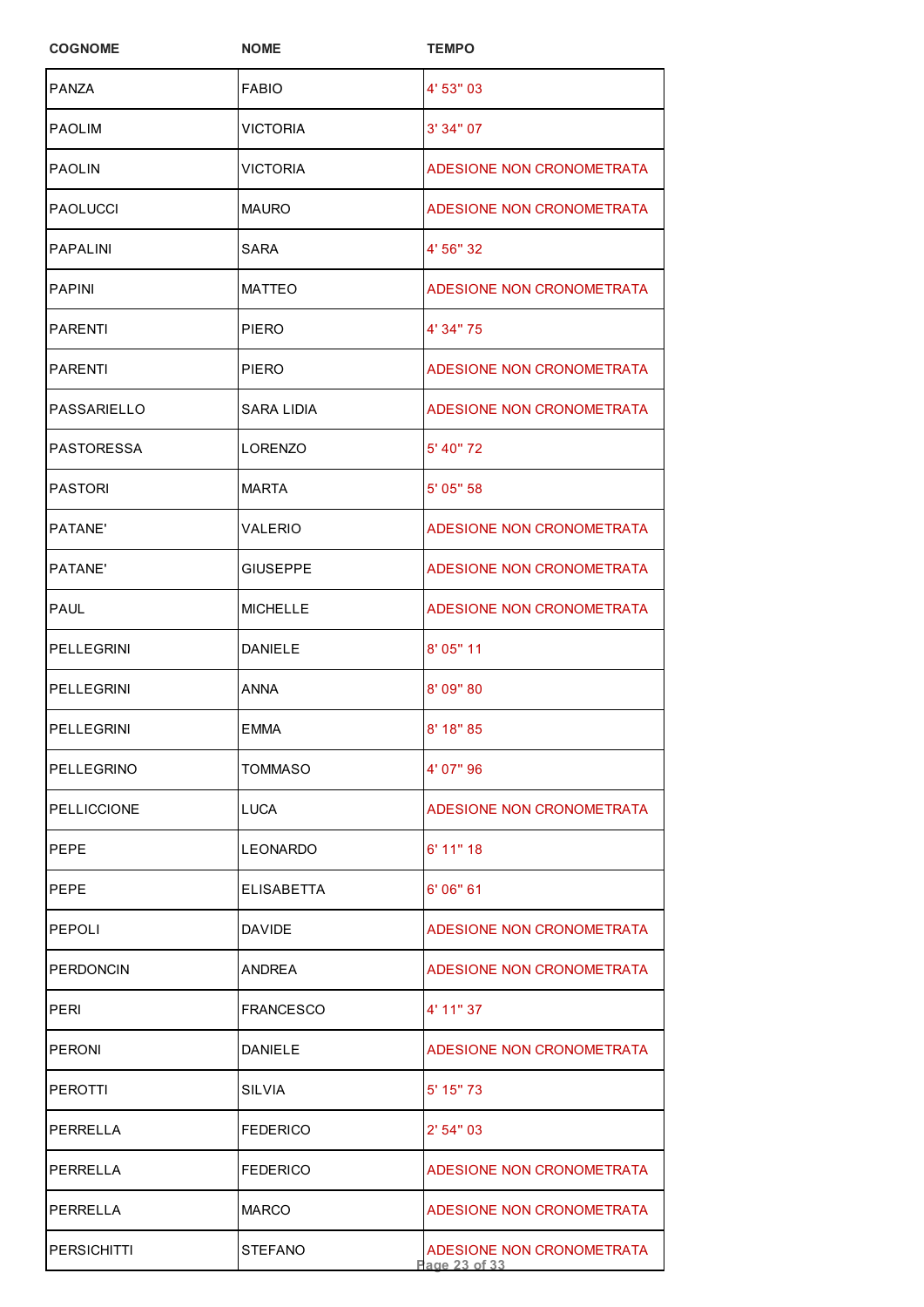| <b>COGNOME</b>   | <b>NOME</b>          | <b>TEMPO</b>                               |
|------------------|----------------------|--------------------------------------------|
| <b>PERUCCA</b>   | WALTER               | ADESIONE NON CRONOMETRATA                  |
| PERUCCONI        | <b>FILIPPO</b>       | ADESIONE NON CRONOMETRATA                  |
| PERUCHETTI       | AURORA               | ADESIONE NON CRONOMETRATA                  |
| <b>PETTINARI</b> | <b>MATTEO</b>        | 4' 12" 87                                  |
| PEZZETTI         | <b>LEONARDO</b>      | ADESIONE NON CRONOMETRATA                  |
| PEZZONI          | <b>DANIELE</b>       | 5' 04" 71                                  |
| PEZZONI          | <b>PAOLO</b>         | 5' 17" 24                                  |
| PEZZONI          | <b>MARTINA</b>       | 5' 12" 72                                  |
| PIACENZA         | CATERINA             | 6' 35" 40                                  |
| PIANTANIDA       | <b>MARTA</b>         | ADESIONE NON CRONOMETRATA                  |
| PIAZZA           | <b>LUCIA</b>         | 6' 12" 48                                  |
| PICARIELLO       | ALICE                | ADESIONE NON CRONOMETRATA                  |
| PICCOLI          | <b>FLAVIO</b>        | $3'$ 40" 18                                |
| <b>PICONE</b>    | LORENZO              | 7' 30" 23                                  |
| PIETROSANTI      | OLGA                 | 4' 12" 49                                  |
| <b>PINO</b>      | <b>NICOLA</b>        | 4' 21" 91                                  |
| <b>PIOTTI</b>    | DAVIDE               | ADESIONE NON CRONOMETRATA                  |
| PIRAINO          | <b>BENEDETTA</b>     | ADESIONE NON CRONOMETRATA                  |
| <b>PIRAINO</b>   | <b>LUCA LETTERIO</b> | ADESIONE NON CRONOMETRATA                  |
| <b>PIRAINO</b>   | <b>BENEDETTA</b>     | 3'38''21                                   |
| PIRILLO          | VANESSA              | ADESIONE NON CRONOMETRATA                  |
| PIROLDI          | <b>FABRIZIO</b>      | 3' 50'' 34                                 |
| PIRRONE          | GIULIA               | ADESIONE NON CRONOMETRATA                  |
| PITZALIS         | GIUSEPPE             | ADESIONE NON CRONOMETRATA                  |
| PIZZOCCHERI      | CARLO ALBERTO        | 5' 05" 25                                  |
| PIZZORNO         | TOMMASO              | ADESIONE NON CRONOMETRATA                  |
| POCATERRA        | ALESSANDRO           | $2'$ 48" 50                                |
| POCATERRA        | ALESSANDRO           | ADESIONE NON CRONOMETRATA                  |
| <b>POLERANI</b>  | <b>PAOLA</b>         | ADESIONE NON CRONOMETRATA                  |
| POLI             | SANDRO               | ADESIONE NON CRONOMETRATA<br>Page 24 of 33 |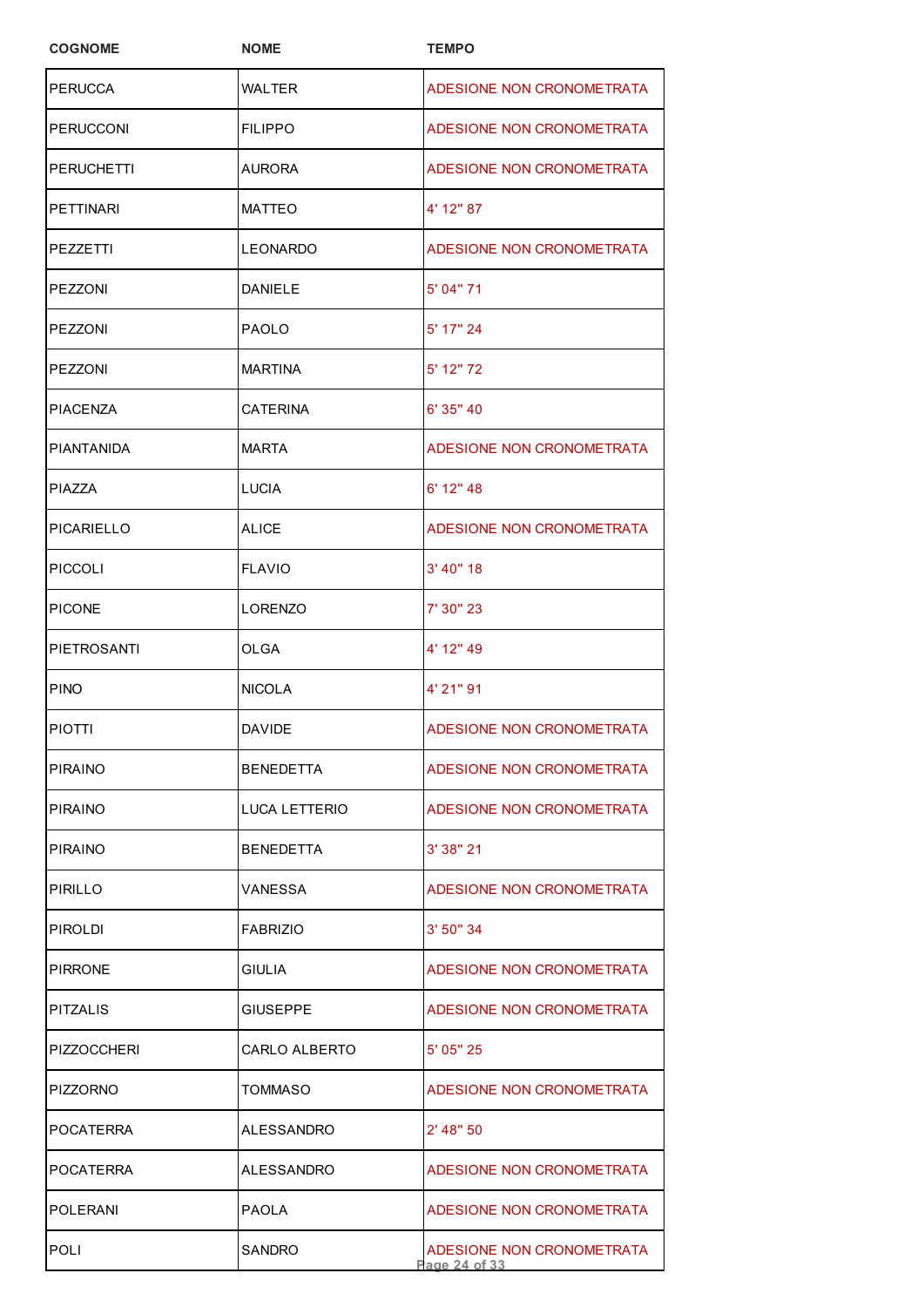| <b>COGNOME</b>    | <b>NOME</b>         | <b>TEMPO</b>                               |
|-------------------|---------------------|--------------------------------------------|
| <b>POLI</b>       | <b>ROSARIO</b>      | ADESIONE NON CRONOMETRATA                  |
| POLLACCI          | JACOPO              | 5' 08" 18                                  |
| PONZINI           | MARTA ANNA CHIARA   | ADESIONE NON CRONOMETRATA                  |
| POPAIZ            | SERGIO              | ADESIONE NON CRONOMETRATA                  |
| <b>PORTELLI</b>   | <b>ALESSANDRO</b>   | ADESIONE NON CRONOMETRATA                  |
| POTENZA           | <b>GIANCARLO</b>    | ADESIONE NON CRONOMETRATA                  |
| POZZI             | GRETA               | 8' 32" 47                                  |
| POZZI DANDIO      | <b>BAKARY</b>       | ADESIONE NON CRONOMETRATA                  |
| PRADA             | PIETRO              | ADESIONE NON CRONOMETRATA                  |
| <b>PREGNOLATO</b> | ALESSANDRO          | ADESIONE NON CRONOMETRATA                  |
| PREGUN            | <b>FLORA</b>        | ADESIONE NON CRONOMETRATA                  |
| PRELI             | <b>PAOLO</b>        | 4' 50" 74                                  |
| PRESOTTO          | <b>LEONARDO</b>     | ADESIONE NON CRONOMETRATA                  |
| <b>PRINA</b>      | ROBERTO             | 4' 11" 31                                  |
| <b>PROCOPIO</b>   | ANTONIO             | ADESIONE NON CRONOMETRATA                  |
| <b>PROIETTI</b>   | <b>AGATA</b>        | ADESIONE NON CRONOMETRATA                  |
| <b>PUCA</b>       | LEONARDO            | ADESIONE NON CRONOMETRATA                  |
| PULGA             | <b>MAURIZIO</b>     | ADESIONE NON CRONOMETRATA                  |
| PUTIGNANO         | <b>ROSANNA</b>      | 9'02"07                                    |
| QUARETTI          | ANTONIO             | ADESIONE NON CRONOMETRATA                  |
| QUERCIA           | MATTIA              | 6' 31" 53                                  |
| RABISSONI         | RACHEL NUNZIA MARIA | ADESIONE NON CRONOMETRATA                  |
| RACCHELLI         | OLIVIERO WALTER     | ADESIONE NON CRONOMETRATA                  |
| RAIMONDO          | SILVIA              | 7' 09" 49                                  |
| RANGHETTI         | <b>EMANUELE</b>     | ADESIONE NON CRONOMETRATA                  |
| RAVASI            | MATILDE             | 7' 40" 28                                  |
| RAVASIO           | <b>FLAVIO</b>       | 3' 28" 24                                  |
| REGORDA           | SILVANO             | ADESIONE NON CRONOMETRATA                  |
| RESTELLI          | ALESSANDRO          | 3' 53" 91                                  |
| REVERBERI         | EMILIO              | ADESIONE NON CRONOMETRATA<br>Page 25 of 33 |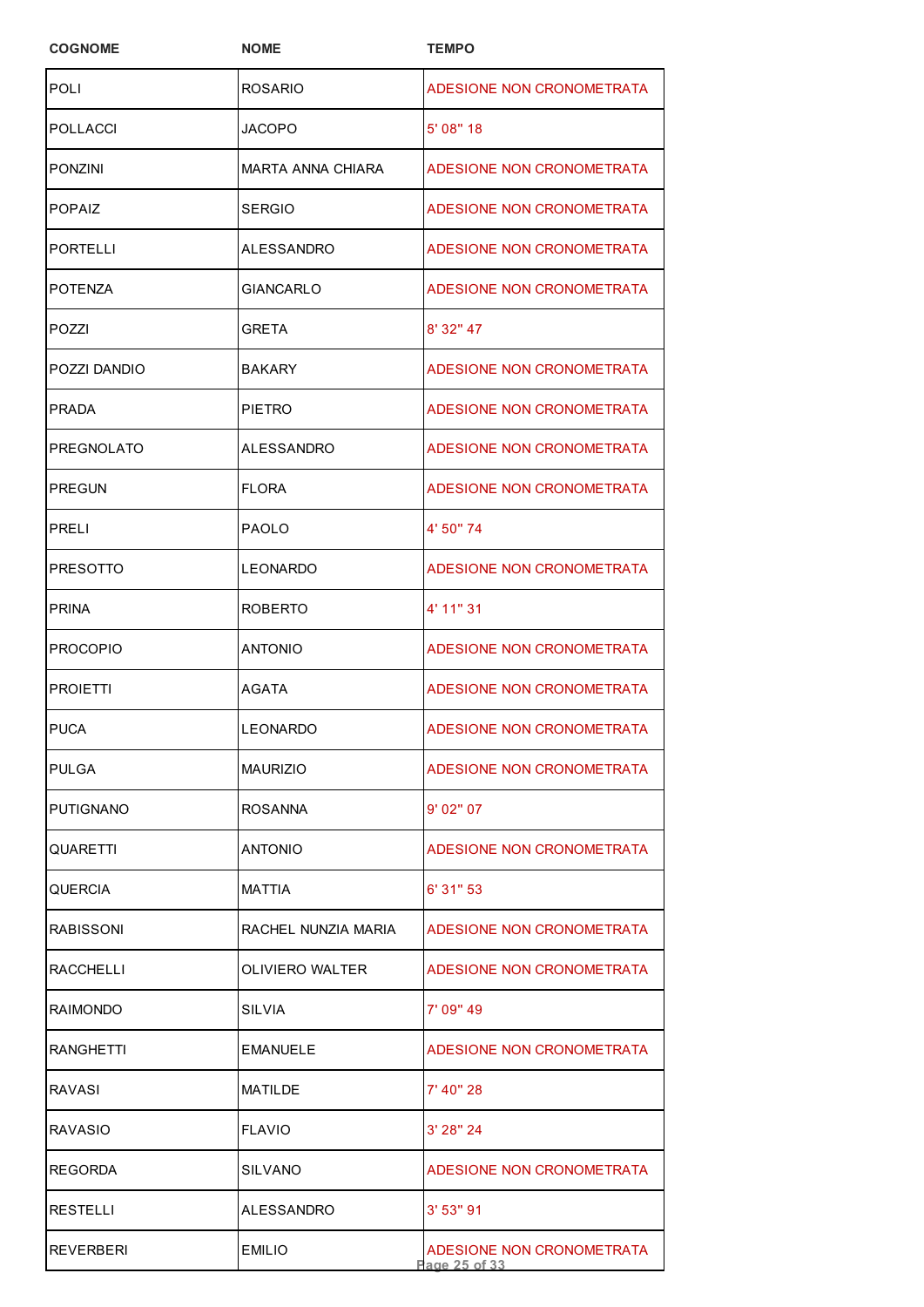| <b>COGNOME</b>   | <b>NOME</b>       | <b>TEMPO</b>                               |
|------------------|-------------------|--------------------------------------------|
| <b>RICCIOTTI</b> | SOFIA             | 6' 13" 48                                  |
| RICCIOTTI        | ANNA              | 7' 46" 10                                  |
| <b>RICCO</b>     | <b>GIACOMO</b>    | ADESIONE NON CRONOMETRATA                  |
| RIGUTTO          | <b>FEDERICO</b>   | ADESIONE NON CRONOMETRATA                  |
| <b>RIGUTTO</b>   | <b>LUCA</b>       | ADESIONE NON CRONOMETRATA                  |
| <b>RIPAMONTI</b> | <b>ROBERTO</b>    | 3' 30" 43                                  |
| <b>RIVA</b>      | SAMUELE           | ADESIONE NON CRONOMETRATA                  |
| <b>RIVA</b>      | STEFANO FILIPPO   | ADESIONE NON CRONOMETRATA                  |
| <b>RIVA</b>      | <b>ANDREA</b>     | ADESIONE NON CRONOMETRATA                  |
| RIZZA            | <b>GIUSEPPINA</b> | 9' 15" 88                                  |
| <b>RIZZI</b>     | <b>ANTONIO</b>    | 3' 22" 78                                  |
| <b>RODARI</b>    | LARA              | ADESIONE NON CRONOMETRATA                  |
| <b>RODILARDI</b> | <b>STEFANO</b>    | ADESIONE NON CRONOMETRATA                  |
| <b>ROGNONI</b>   | <b>DARIO</b>      | ADESIONE NON CRONOMETRATA                  |
| <b>ROMANO</b>    | <b>MICHELE</b>    | ADESIONE NON CRONOMETRATA                  |
| <b>ROMEO</b>     | ARNALDO           | ADESIONE NON CRONOMETRATA                  |
| ROMERO PERALTA   | MIRKO JOAQUIN     | ADESIONE NON CRONOMETRATA                  |
| <b>RONCHETTI</b> | <b>DAVIDE</b>     | ADESIONE NON CRONOMETRATA                  |
| <b>RONCHETTI</b> | <b>MARTINA</b>    | ADESIONE NON CRONOMETRATA                  |
| <b>RONCHETTI</b> | SOFIA             | ADESIONE NON CRONOMETRATA                  |
| RONDELLI         | ANNA              | $3'$ 15" 70                                |
| RONDELLI         | SOFIA             | $5'$ 26" 65                                |
| ROSATI           | <b>NICHOLAS</b>   | 3' 21" 19                                  |
| ROSCALLA         | <b>ELISABETTA</b> | ADESIONE NON CRONOMETRATA                  |
| ROSSETTI         | MASSIMILIANO      | $3'$ 41" 94                                |
| ROSSETTI         | ILARIA GIOVANNA   | 4' 59" 62                                  |
| ROSSI            | <b>GIACOMO</b>    | ADESIONE NON CRONOMETRATA                  |
| <b>ROSSINI</b>   | <b>GILDA</b>      | ADESIONE NON CRONOMETRATA                  |
| ROSTI            | <b>ENRICO</b>     | ADESIONE NON CRONOMETRATA                  |
| ROTELLA          | <b>STEFANO</b>    | ADESIONE NON CRONOMETRATA<br>Page 26 of 33 |
|                  |                   |                                            |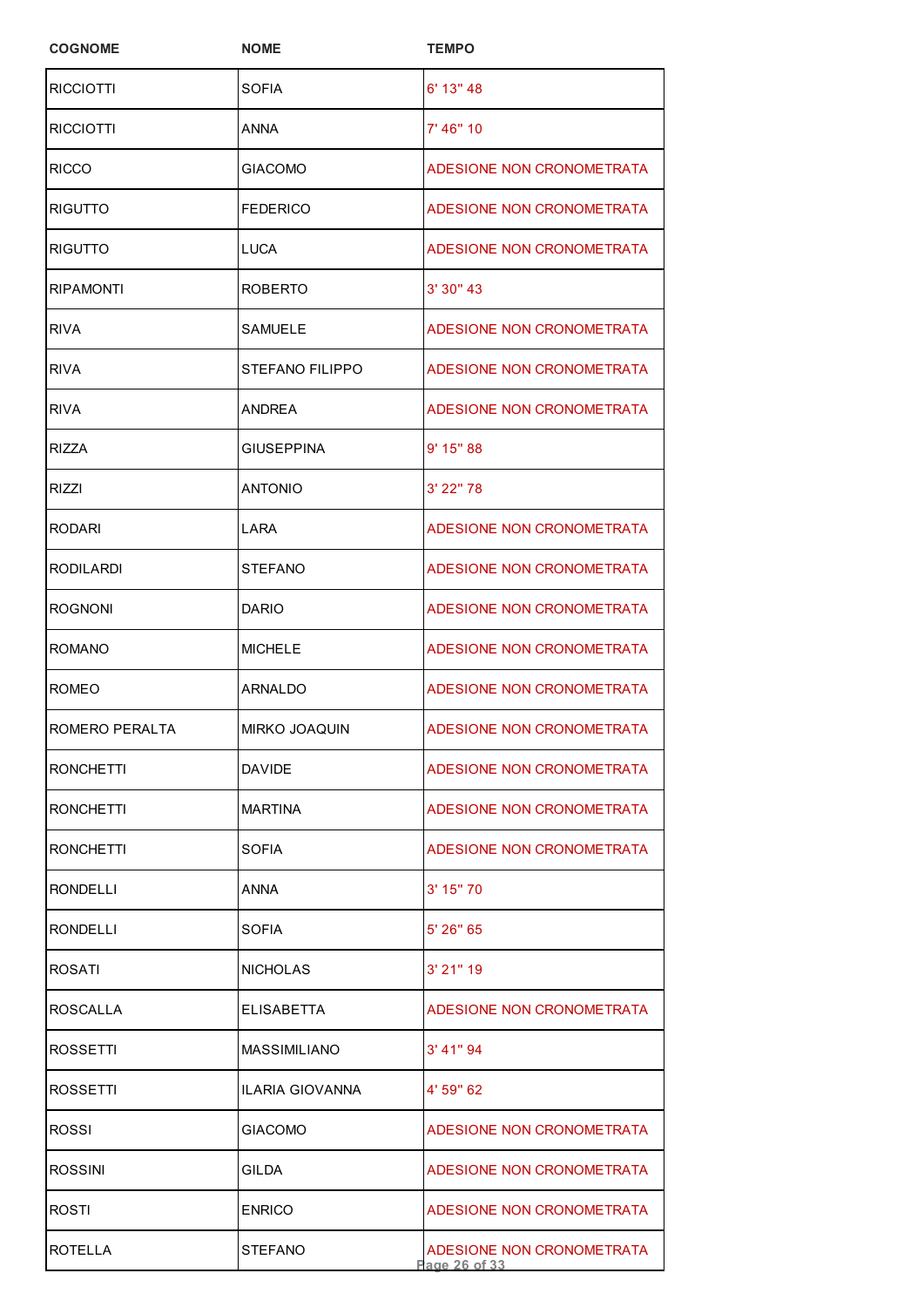| <b>COGNOME</b>                  | <b>NOME</b>          | <b>TEMPO</b>                               |
|---------------------------------|----------------------|--------------------------------------------|
| <b>ROVETTA</b>                  | GASIGWA JEAN DOMINIQ | ADESIONE NON CRONOMETRATA                  |
| RUBINO                          | <b>MARTA</b>         | ADESIONE NON CRONOMETRATA                  |
| RUSSO                           | BEATRICE             | 7' 02" 01                                  |
| RUSSO                           | ALESSANDRO           | 5' 27" 91                                  |
| RUSSO                           | LAURA                | ADESIONE NON CRONOMETRATA                  |
| RUSSO                           | <b>GIOVANNI</b>      | ADESIONE NON CRONOMETRATA                  |
| RUSSOM<br><b>GHEBREGIORGHIS</b> | NATAN                | ADESIONE NON CRONOMETRATA                  |
| SABAINI                         | LEONARDO             | 4' 09" 83                                  |
| SABAINI                         | LEONARDO             | ADESIONE NON CRONOMETRATA                  |
| SABIA                           | <b>GIULIA</b>        | 6' 29" 07                                  |
| SABIA                           | ALESSANDRO           | 5' 25" 95                                  |
| SACCHETTI                       | CAROLA               | ADESIONE NON CRONOMETRATA                  |
| SAIBENE                         | LUCA                 | 5' 24" 77                                  |
| SAIBENE                         | ALESSANDRO           | 7' 05" 98                                  |
| SALA                            | DAVIDE               | 4' 43" 55                                  |
| SALA                            | SILVIA               | ADESIONE NON CRONOMETRATA                  |
| <b>SALA</b>                     | <b>GERARDO</b>       | ADESIONE NON CRONOMETRATA                  |
| SALA                            | LEONRDO              | ADESIONE NON CRONOMETRATA                  |
| SALVINI                         | FRANCESCO            | 4' 49" 92                                  |
| SALVO                           | LORENA               | 7' 46" 52                                  |
| SAMPIETRO                       | <b>MARTINA</b>       | ADESIONE NON CRONOMETRATA                  |
| SAN PIETRO                      | ALBERTO              | ADESIONE NON CRONOMETRATA                  |
| SANA                            | TOMMASO              | 3' 13" 74                                  |
| SANA                            | TOMMASO              | ADESIONE NON CRONOMETRATA                  |
| SANA                            | SERGIO ANTONIO       | ADESIONE NON CRONOMETRATA                  |
| SANGALLI                        | <b>MARCO</b>         | 3'32"65                                    |
| SANTUCCI                        | <b>CLAUDIA</b>       | 6' 04" 94                                  |
| SARACENI                        | ERIKA GIORGIA ANOETA | ADESIONE NON CRONOMETRATA                  |
| SARDANO                         | EDOARDO              | ADESIONE NON CRONOMETRATA                  |
| SARTI                           | <b>GIULIA</b>        | ADESIONE NON CRONOMETRATA<br>Page 27 of 33 |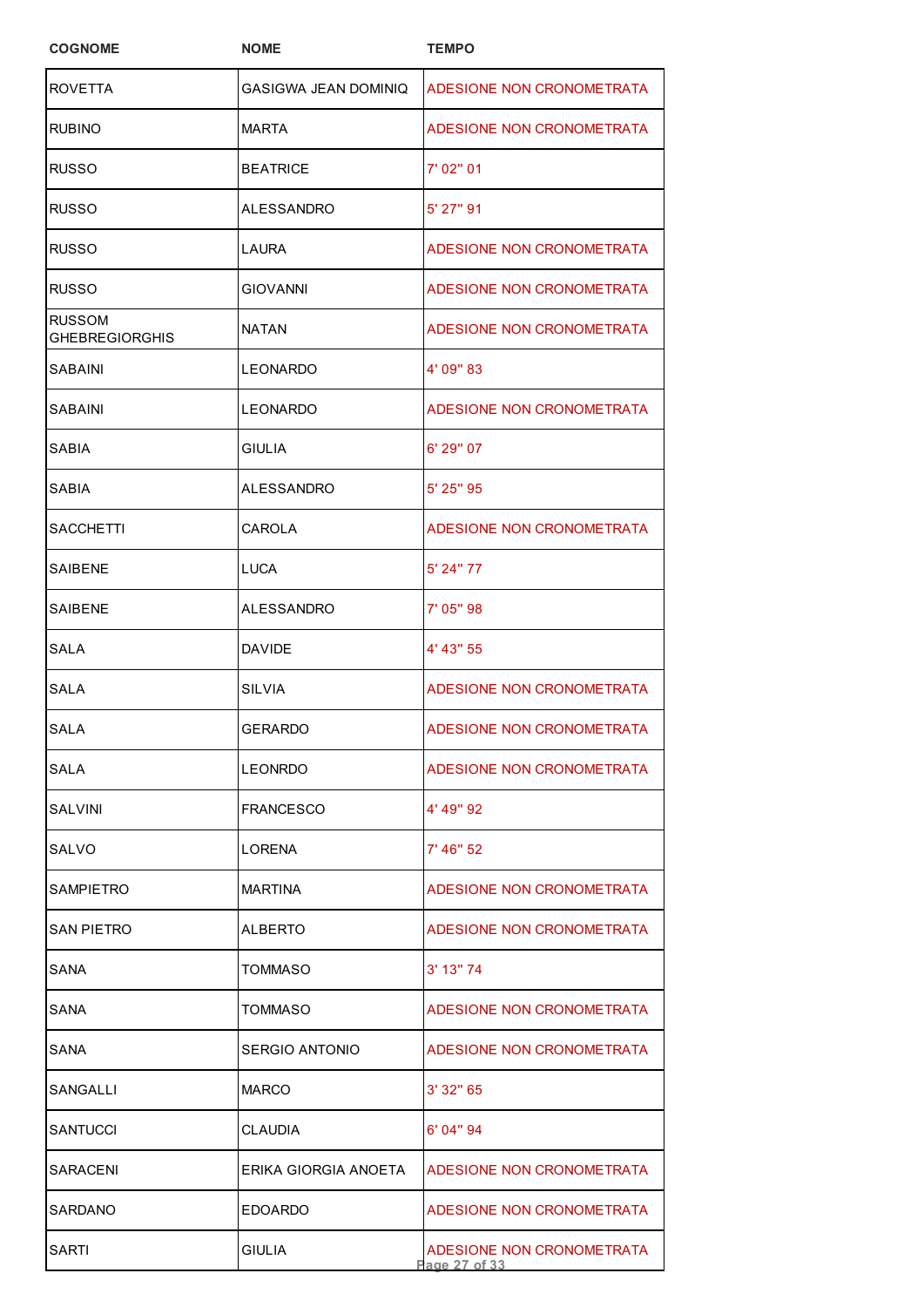| <b>COGNOME</b>  | <b>NOME</b>         | <b>TEMPO</b>               |
|-----------------|---------------------|----------------------------|
| <b>SASSELLA</b> | <b>ADELE</b>        | 10' 32" 95                 |
| SASSO           | <b>ROBERTO</b>      | ADESIONE NON CRONOMETRATA  |
| SAVARINO        | <b>GIUSEPPE</b>     | ADESIONE NON CRONOMETRATA  |
| SAVINO          | <b>DANIELE</b>      | ADESIONE NON CRONOMETRATA  |
| <b>SBARSI</b>   | ALESSANDRO          | 5' 13" 06                  |
| <b>SBARSI</b>   | FEDERICO ANDREA     | ADESIONE NON CRONOMETRATA  |
| SBARSI          | <b>FEDERICO</b>     | 3' 10" 24                  |
| SCANZIANI       | <b>MARCO</b>        | ADESIONE NON CRONOMETRATA  |
| SCARPINI        | AURELIO             | ADESIONE NON CRONOMETRATA  |
| SCHIANCHI       | <b>FEDERICA</b>     | ADESIONE NON CRONOMETRATA  |
| <b>SCHIFINI</b> | <b>MARGHERITA</b>   | 5' 00" 26                  |
| SCIORTINO       | ALESSANDRO          | ADESIONE NON CRONOMETRATA  |
| <b>SECCHI</b>   | <b>RITA</b>         | ADESIONE NON CRONOMETRATA  |
| SELIS           | ALESSANDRA          | 4' 50" 70                  |
| SENNA           | ELISA               | ADESIONE NON CRONOMETRATA  |
| SERRA           | <b>LAURA</b>        | ADESIONE NON CRONOMETRATA  |
| SERRAVALLE      | <b>LUIGI NICOLA</b> | ADESIONE NON CRONOMETRATA  |
| SESANA          | <b>PAOLO</b>        | ADESIONE NON CRONOMETRATA  |
| <b>SESTA</b>    | <b>CLEMENTE</b>     | 4' 34" 51                  |
| SETTI           | <b>RICCARDO</b>     | ADESIONE NON CRONOMETRATA  |
| SGRO'           | MATTIA ALEXANDRE    | ADESIONE NON CRONOMETRATA  |
| SIGILLO'        | <b>GIUSEPPE</b>     | 4' 02" 03                  |
| SIGNAROLI       | ELENA SOFIA         | 4' 15" 60                  |
| SIGONA          | LUIGI               | ADESIONE NON CRONOMETRATA  |
| SILEONI         | ALESSANDRO MATTEO   | ADESIONE NON CRONOMETRATA  |
| SIMIC           | TATJANA             | ADESIONE NON CRONOMETRATA  |
| SIO             | LUCA                | 4' 39" 27                  |
| <b>SIRAGUSA</b> | ISABELLA            | 5' 05" 04                  |
| <b>SIRAGUSA</b> | <b>ANDREA</b>       | 4' 53" 52                  |
| SIRONI          | LAURA               | 4' 46" 95<br>Page 28 of 33 |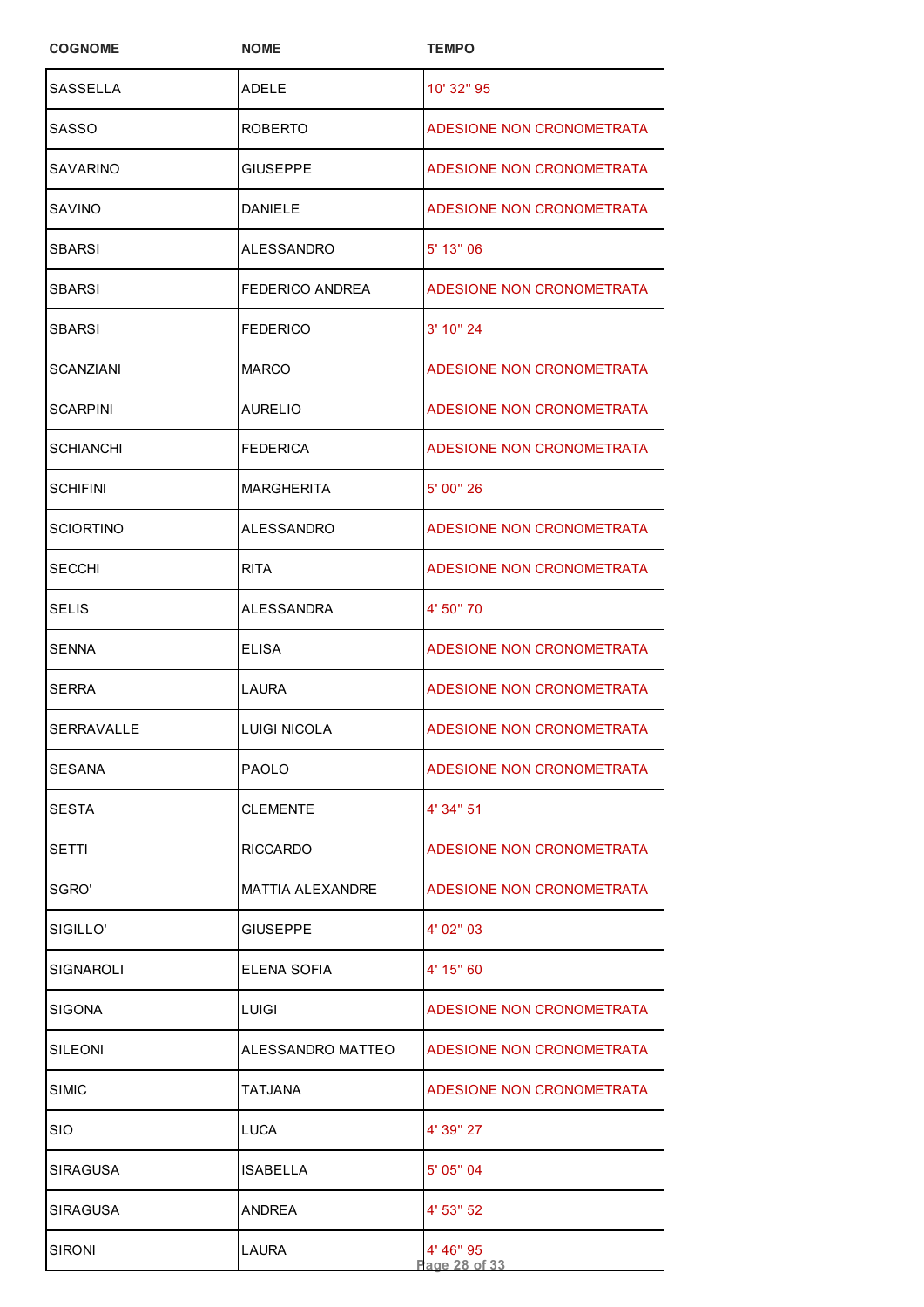| <b>COGNOME</b>   | <b>NOME</b>                 | <b>TEMPO</b>                               |
|------------------|-----------------------------|--------------------------------------------|
| <b>SIRONI</b>    | <b>FURIO</b>                | 6' 23" 29                                  |
| SISCA            | SALVATORE                   | 5' 08" 32                                  |
| SOETJE           | <b>MICHELE</b>              | 3' 31" 32                                  |
| SOFFIENTINI      | LUCA                        | ADESIONE NON CRONOMETRATA                  |
| SOFFRITTI        | <b>MARCO</b>                | ADESIONE NON CRONOMETRATA                  |
| SOLAGNA          | <b>ROBERTO</b>              | ADESIONE NON CRONOMETRATA                  |
| SOLONI           | <b>PAOLO</b>                | ADESIONE NON CRONOMETRATA                  |
| SOMMI            | GIULIA                      | ADESIONE NON CRONOMETRATA                  |
| SOTGIU           | FRANCESCO                   | ADESIONE NON CRONOMETRATA                  |
| SPAHO            | <b>BENDIS</b>               | 3' 37" 65                                  |
| <b>SPERINDIO</b> | <b>DEMETRA</b>              | 8' 03" 60                                  |
| SPERTI           | <b>GUIDO</b>                | 4' 10" 82                                  |
| SPOLTI           | DANIELE                     | 3' 32" 83                                  |
| SPOSATO          | ALESSIO                     | ADESIONE NON CRONOMETRATA                  |
| SPOTONE          | <b>TOMMASO</b>              | 6' 46" 65                                  |
| SPREAFICO        | <b>SOFIA</b>                | ADESIONE NON CRONOMETRATA                  |
| SQUARATTI        | <b>GIACOMO</b>              | 3' 20" 06                                  |
| STAGNITTA        | <b>MATTIA</b>               | ADESIONE NON CRONOMETRATA                  |
| STECA            | PATRIZIA                    | 5' 28" 33                                  |
| STEGANINI        | <b>PIETRO</b>               | 6' 19" 40                                  |
| STELLA           | SILVIO                      | ADESIONE NON CRONOMETRATA                  |
| STILLAVATO       | <b>MICHELE GIORGIO FILI</b> | ADESIONE NON CRONOMETRATA                  |
| TAHAN            | <b>LEONARDO</b>             | 4' 17" 55                                  |
| TAHAN            | DAMIEN                      | 3' 53" 75                                  |
| TALENTI          | PAOLO MARIA                 | ADESIONE NON CRONOMETRATA                  |
| TAM              | VITTORIO                    | ADESIONE NON CRONOMETRATA                  |
| TANCIONI         | <b>FLAVIO</b>               | ADESIONE NON CRONOMETRATA                  |
| TARANTINO        | <b>DOMENICO</b>             | 6' 31" 22                                  |
| TARULLI          | ALFREDO                     | ADESIONE NON CRONOMETRATA                  |
| TAVELLA          | <b>FRANCESCO</b>            | ADESIONE NON CRONOMETRATA<br>Page 29 of 33 |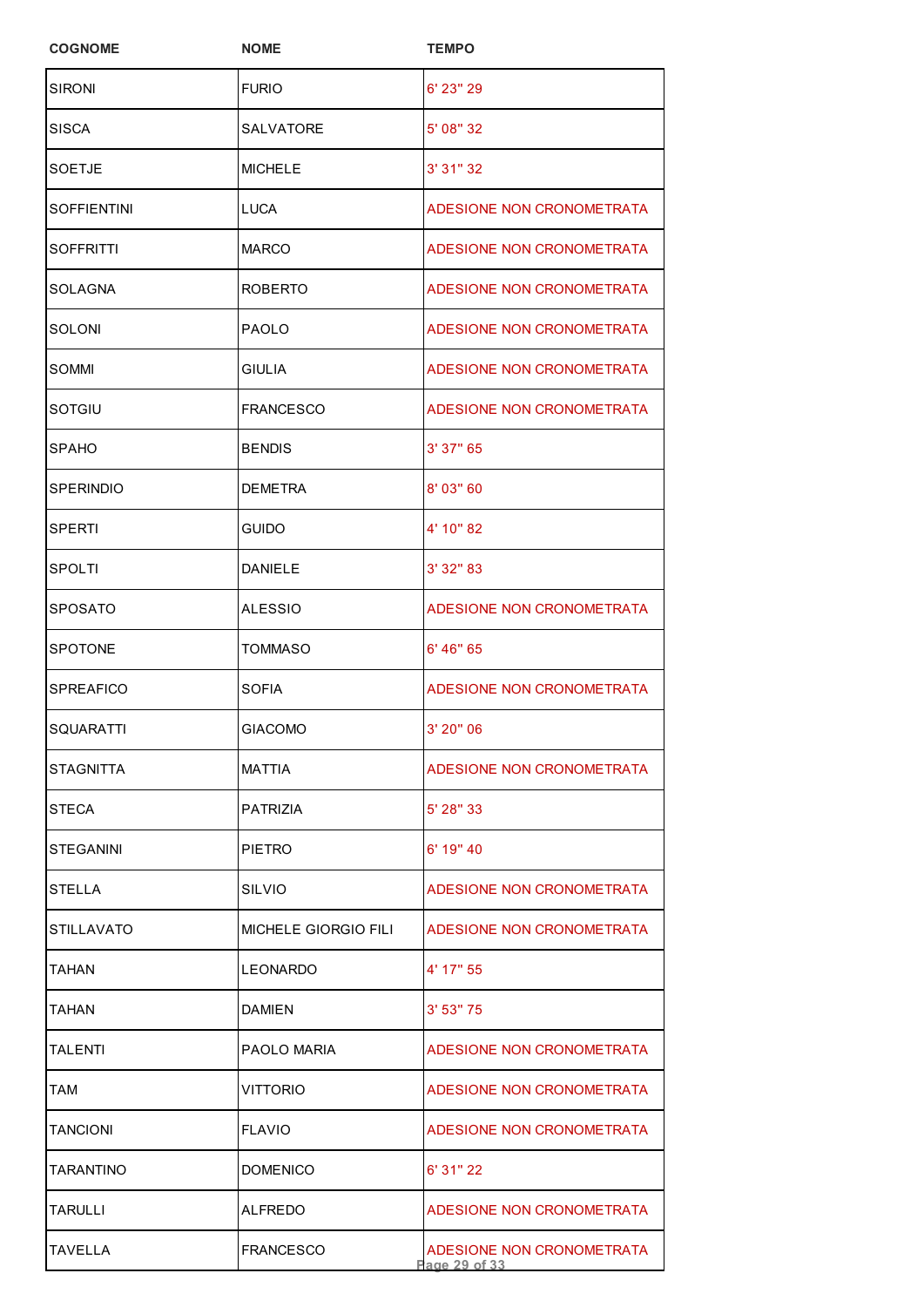| <b>COGNOME</b>   | <b>NOME</b>          | <b>TEMPO</b>              |
|------------------|----------------------|---------------------------|
| TEGEN            | DAGMAWI DELELEGN     | 3' 13" 85                 |
| TERZI            | ROBERTO              | ADESIONE NON CRONOMETRATA |
| TESTINI          | DANIELE              | ADESIONE NON CRONOMETRATA |
| TETTAMANTI       | ANNA                 | ADESIONE NON CRONOMETRATA |
| TETTAMANTI       | GIULIO               | ADESIONE NON CRONOMETRATA |
| TETTAMANTI       | <b>ANDREA</b>        | ADESIONE NON CRONOMETRATA |
| TIRELLI          | LORENZO              | ADESIONE NON CRONOMETRATA |
| TISSEERA         | GIHAN                | 3' 32" 46                 |
| TOMAINO          | SARA BERNADETTE MARI | ADESIONE NON CRONOMETRATA |
| TOMAINO          | CHIARA BENEDETTA MAR | ADESIONE NON CRONOMETRATA |
| TONZANO          | <b>DAVIDE</b>        | 5' 12" 32                 |
| TORESANI         | LUCA                 | ADESIONE NON CRONOMETRATA |
| TORNAGHI         | <b>GIULIA</b>        | 3' 59" 99                 |
| TORNAGHI         | LETIZIA              | 5' 00" 31                 |
| <b>TORNAGHI</b>  | <b>FRANCO</b>        | 3' 33" 88                 |
| TORRES           | <b>ANDREA</b>        | 3' 43" 38                 |
| TORRETTA         | <b>ELEONORA</b>      | 5' 53" 01                 |
| TORRIANI         | WALTER               | ADESIONE NON CRONOMETRATA |
| TRABUCCO         | ANDREA               | ADESIONE NON CRONOMETRATA |
| TRENTINI         | ANTONIO              | ADESIONE NON CRONOMETRATA |
| TRES             | GIACOBBE             | ADESIONE NON CRONOMETRATA |
| TRIACA           | <b>FRANCESCA</b>     | ADESIONE NON CRONOMETRATA |
| <b>TRICARICO</b> | <b>RICCARDO</b>      | ADESIONE NON CRONOMETRATA |
| TRIGNLIONE       | SOPHEN               | 3'31''33                  |
| TROGU            | SALVATORE            | ADESIONE NON CRONOMETRATA |
| TROIANI          | <b>CLAUDIO</b>       | ADESIONE NON CRONOMETRATA |
| TROIANI          | SERENA               | $2'$ 53" 83               |
| TROIANI          | VIRGINIA             | 3'04''28                  |
| TROIANI          | ALEXANDRA            | 2' 59" 07                 |
| TROLIO           | <b>RICCARDO</b>      | 5.47.33<br>Page 30 of 33  |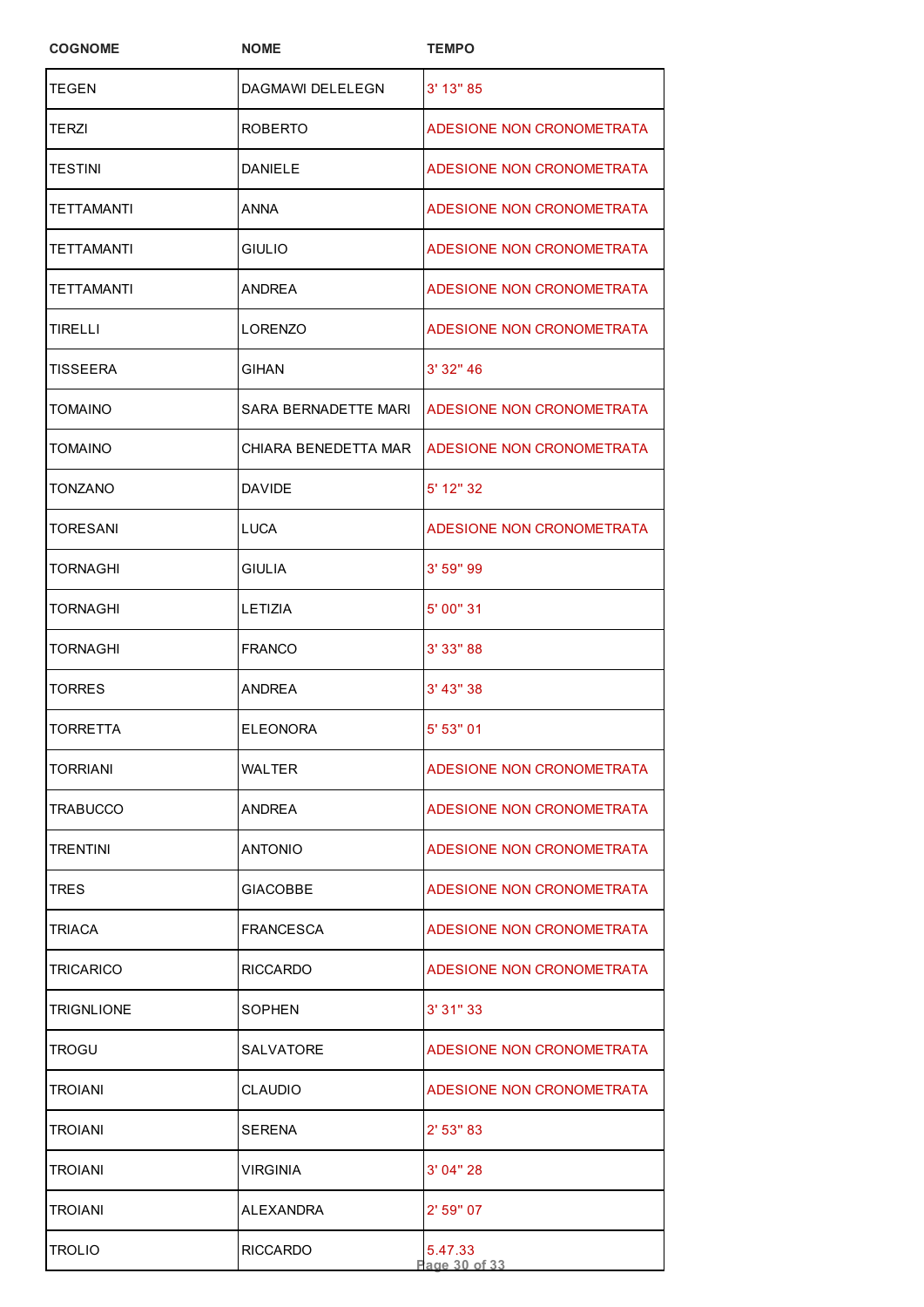| <b>COGNOME</b> | <b>NOME</b>         | <b>TEMPO</b>               |
|----------------|---------------------|----------------------------|
| TROLIO         | RICCARDO            | 5' 20" 36                  |
| TRONI          | <b>GIACOMO</b>      | 3'01''95                   |
| TRONI          | <b>GIACOMO</b>      | ADESIONE NON CRONOMETRATA  |
| TRONI          | <b>GIACOMO</b>      | ADESIONE NON CRONOMETRATA  |
| TRONI          | ROBERTO             | 3' 38" 38                  |
| TURCHI         | <b>FEDERICO</b>     | ADESIONE NON CRONOMETRATA  |
| UBEZIO         | CLAUDIO             | ADESIONE NON CRONOMETRATA  |
| UCCELLI        | DAVIDE              | 6' 55" 26                  |
| UCCELLI        | MARCO               | ADESIONE NON CRONOMETRATA  |
| UCCELLI        | <b>MARTINA</b>      | ADESIONE NON CRONOMETRATA  |
| UCCELLI        | ANDREA              | ADESIONE NON CRONOMETRATA  |
| UGOLOTTI       | ALDO                | 3' 40" 09                  |
| URBANI         | <b>MATTEO LIDIO</b> | ADESIONE NON CRONOMETRATA  |
| USMELLI        | ROBERTO             | ADESIONE NON CRONOMETRATA  |
| VACCARI        | ABET                | ADESIONE NON CRONOMETRATA  |
| VACCARINI      | <b>BEATRICE</b>     | ADESIONE NON CRONOMETRATA  |
| <b>VAINA</b>   | <b>OSCAR</b>        | 7' 53" 09                  |
| VAIRA          | <b>CRISTIAN</b>     | 6' 50" 80                  |
| VALENTINO      | CRISTINA            | 8' 06" 94                  |
| VALERI         | MANUEL              | ADESIONE NON CRONOMETRATA  |
| VALERIO        | <b>MARCO ANGELO</b> | ADESIONE NON CRONOMETRATA  |
| VALFREDI       | LORENZO             | 4' 40" 08                  |
| VALSECCHI      | GRAZIA              | ADESIONE NON CRONOMETRATA  |
| VAN BENNEKOM   | ALBERT YAN          | ADESIONE NON CRONOMETRATA  |
| VANNINI        | TOMMASO             | ADESIONE NON CRONOMETRATA  |
| VANTINI        | <b>MATTEO</b>       | 8' 08" 89                  |
| VARESI         | <b>IRENE</b>        | ADESIONE NON CRONOMETRATA  |
| VEDDA          | ANNA                | ADESIONE NON CRONOMETRATA  |
| VERBI          | <b>IVANO</b>        | ADESIONE NON CRONOMETRATA  |
| VERCELLOTTI    | SOFIA               | 5' 22" 13<br>Page 31 of 33 |
|                |                     |                            |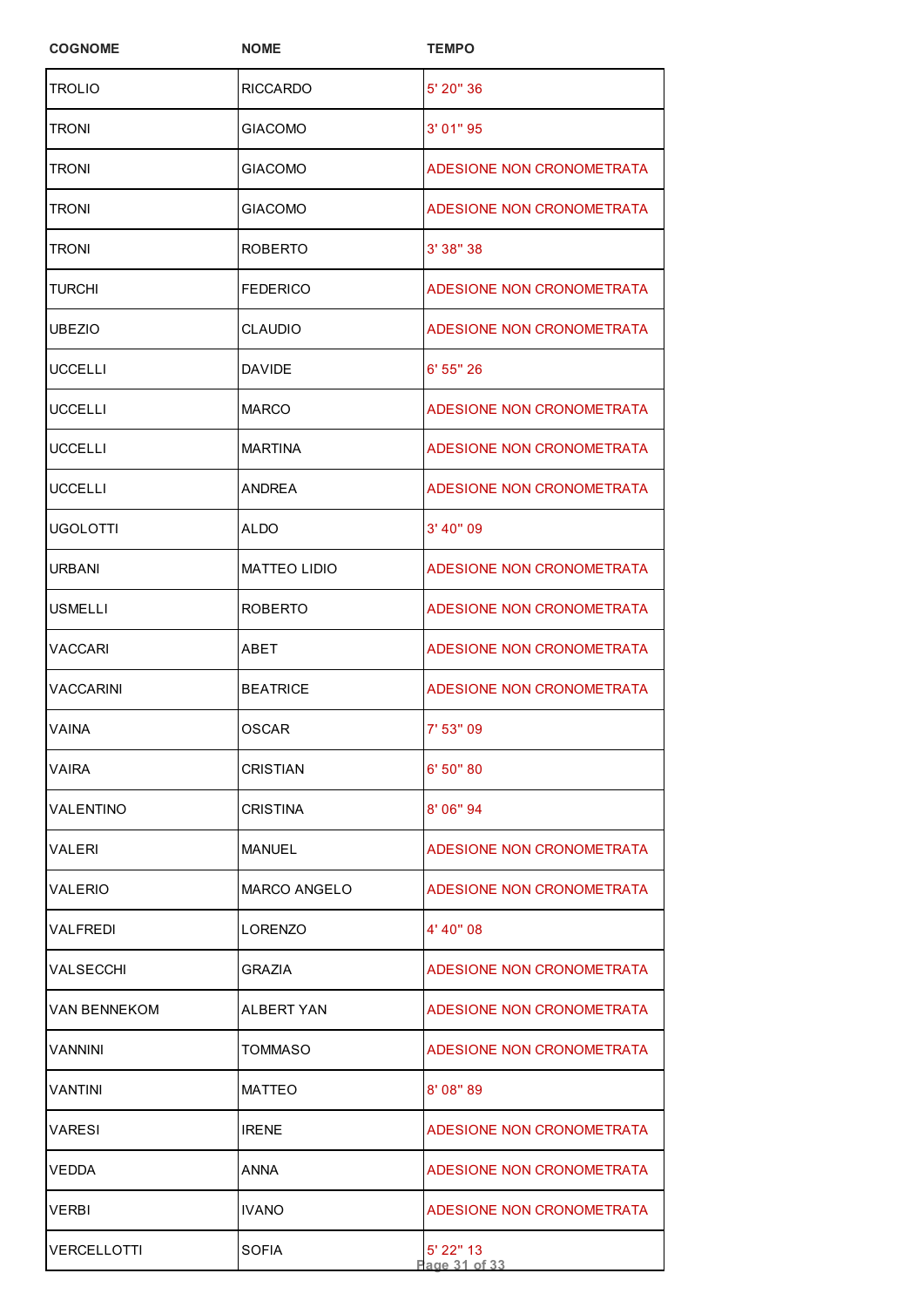| <b>COGNOME</b>     | <b>NOME</b>         | <b>TEMPO</b>                               |
|--------------------|---------------------|--------------------------------------------|
| VERCELLOTTI        | <b>MARIO</b>        | 6' 00" 48                                  |
| VERONESI           | ALESSANDRO          | ADESIONE NON CRONOMETRATA                  |
| VERRI              | CRISTIAN            | ADESIONE NON CRONOMETRATA                  |
| VETERE             | <b>MATTEO</b>       | 4' 51" 52                                  |
| VETERE             | <b>DAVIDE</b>       | 5' 02" 44                                  |
| VICARIO            | <b>DAVIDE</b>       | 3' 01" 49                                  |
| VIGNOCCHI          | <b>LUCA</b>         | ADESIONE NON CRONOMETRATA                  |
| <b>VINCI</b>       | SOFIA               | ADESIONE NON CRONOMETRATA                  |
| VINCOLETTO         | <b>MASSIMILIANO</b> | ADESIONE NON CRONOMETRATA                  |
| VISCONTI PARISIO   | <b>LUCIA</b>        | 5' 46" 07                                  |
| VITALE             | ANDREA              | ADESIONE NON CRONOMETRATA                  |
| VITALI             | <b>MATTEO</b>       | ADESIONE NON CRONOMETRATA                  |
| VRIENDS            | ZOE SYBRICH         | ADESIONE NON CRONOMETRATA                  |
| WELTH              | TOMMASO             | 7' 30" 05                                  |
| WIELAND            | SOFIA JOHANNA       | ADESIONE NON CRONOMETRATA                  |
| ZACCHETTI          | <b>ALESSANDRO</b>   | ADESIONE NON CRONOMETRATA                  |
| IZAHARIA           | <b>MARIANNA</b>     | <b>ADESIONE NON CRONOMETRATA</b>           |
| ZAHIR              | <b>ZAKARIA</b>      | ADESIONE NON CRONOMETRATA                  |
| ZAMBELLI           | <b>FEDERICA</b>     | ADESIONE NON CRONOMETRATA                  |
| ZANARDELLI         | RICCARDO            | 7' 27" 33                                  |
| ZANARDO            | <b>MORENO</b>       | 4' 21" 91                                  |
| <b>ZANEBONI</b>    | UGO                 | ADESIONE NON CRONOMETRATA                  |
| ZANELLATI          | <b>MARTINA</b>      | ADESIONE NON CRONOMETRATA                  |
| ZANI               | CAMILLA             | ADESIONE NON CRONOMETRATA                  |
| ZANIN              | ALESSANDRO          | ADESIONE NON CRONOMETRATA                  |
| ZANINELLI          | <b>ANDREA</b>       | 5' 45" 09                                  |
| ZANINI             | ANDREA              | 7' 26" 67                                  |
| ZANINI             | <b>MATTEO</b>       | ADESIONE NON CRONOMETRATA                  |
| ZANONI             | LUCA                | ADESIONE NON CRONOMETRATA                  |
| <b>ZAVATARELLI</b> | PIERANGELO          | ADESIONE NON CRONOMETRATA<br>Page 32 of 33 |